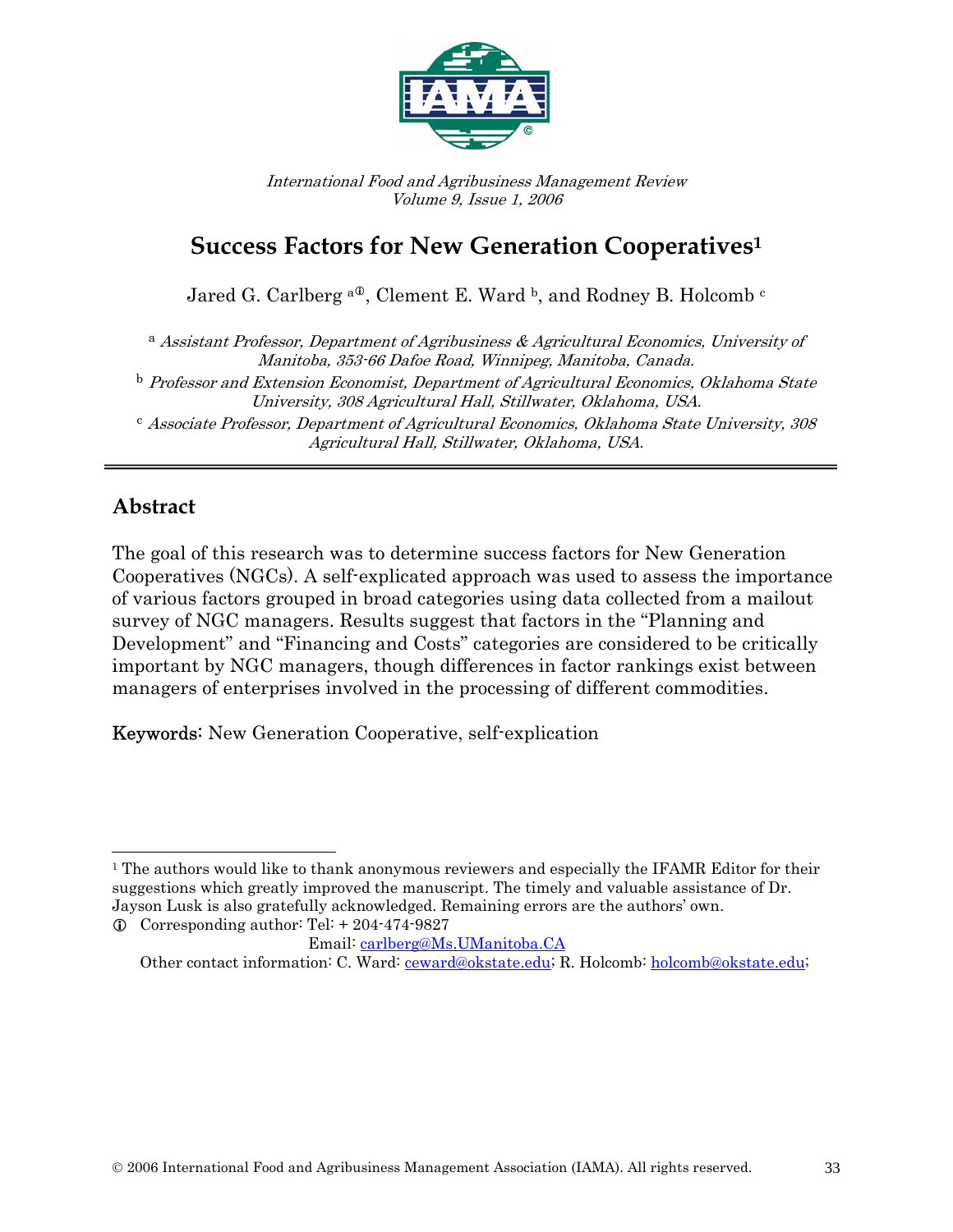# **Introduction**

Agricultural producers have long sought to capture a greater share of the downstream value their commodities create. As rural population and incomes dwindle, the need to do so is becoming increasingly more pressing. Farmers have a long tradition of cooperative behavior, both in purchasing inputs and in collectively marketing their raw commodities. In 2002, there were 2.8 million members in 3,140 farmer cooperatives in the United States. These enterprises employed over 166,000 people, earned net income of over \$3.1 billion, and had net worth of nearly \$20 billion (USDA-RBS). Though the part cooperatives have played in shaping the landscape of U.S. agriculture has been a prominent one, cooperatives have largely been limited to marketing and farm supply roles, and generally have engaged in processing activities only to a limited extent. Rogers and Marion hypothesize that these traditional cooperatives have historically lacked the financial resources to forward integrate into that type of value-added activity. Royer and Bhuyan show that if a cooperative is able to devise a non-price method of restricting the quantity of raw product that it handles, it will be profitable to forward integrate into processing activities.

In an effort to add value to their products, farmers have begun to vertically integrate, often in the form of New Generation Cooperatives (NGCs). Typically, an NGC retains the traditional cooperative tenets of one member/one vote (though this may vary by state) and dividends based on patronage, but has two important additional characteristics (Stephanson, Fulton, and Harris). The first is delivery rights tied to share issuance. Investors in NGCs typically help fund construction or purchase of a processing facility through the purchase of shares which entail the obligation to deliver one unit of the applicable commodity per share. This addresses the undercapitalization problem cited by Rogers and Marion. The second unique NGC characteristic is restricted membership. Membership is limited to those who provide the equity capital (and thus incur the risk) for the venture, and new shares are generally not issued unless the processing facility requires expansion. Such a condition of membership provides a non-price method of restricting the amount of raw product handled. This is cited by Royer and Bhuyan as necessary for cooperative forward integration into value-added processing. Usually, shares in NGCs can be traded, although the approval of the NGC board of directors is often required. This practice is intended to prevent private corporations from acquiring control of the cooperative. Cook proposes a four-stage model of cooperative genesis, growth, and demise, and shows how NGCs are a natural outcome in the process.

Torgerson asserts that research is essential to learning about the success and failure of cooperatives. The purpose of this paper is to determine the relative importance of various factors to the success of NGCs, and then to make recommendations for the management of NGCs and other types of value-added agribusinesses. In the late 1980s, Sexton and Iskow identified factors important to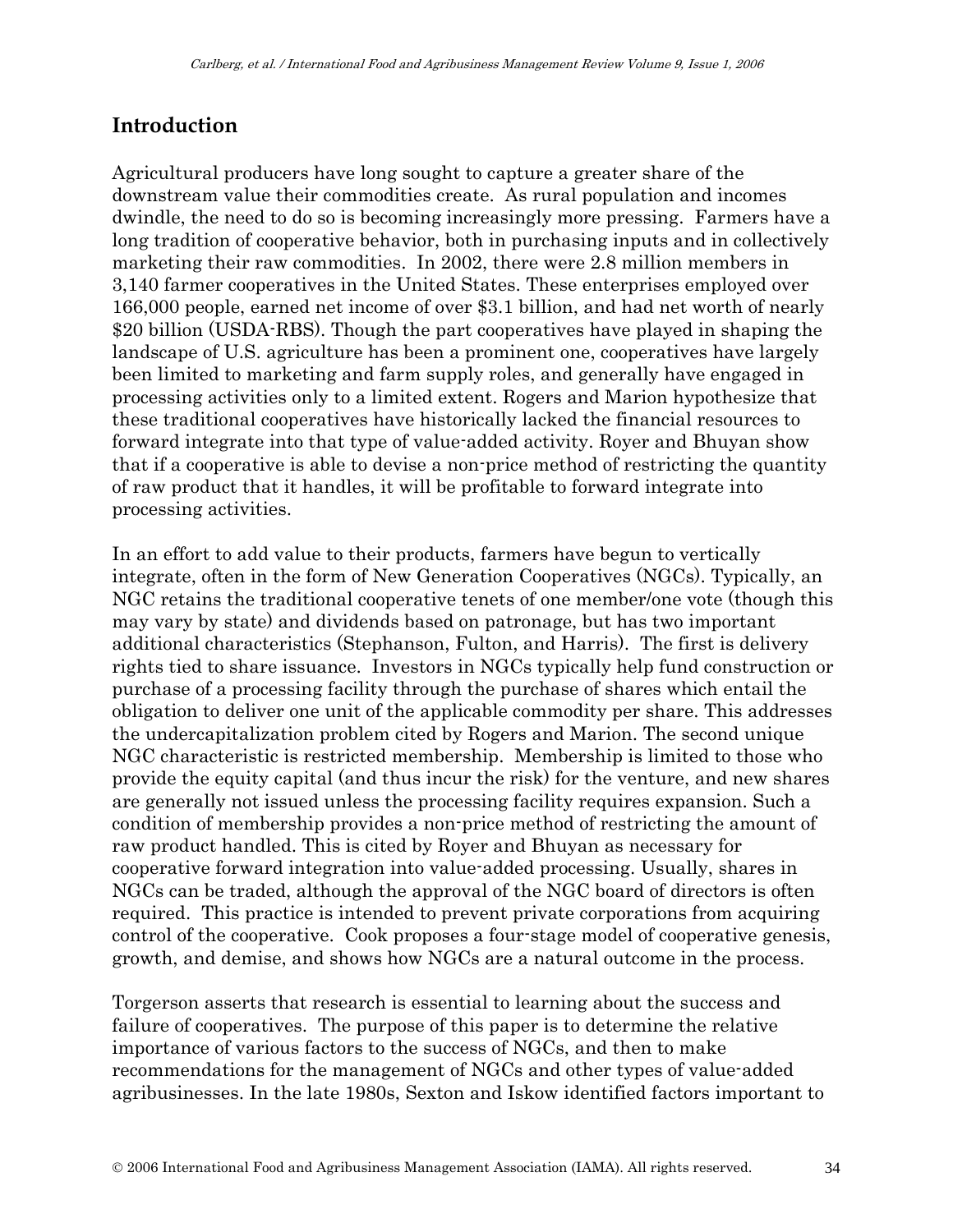1cooperatives' success based on a survey of members and management. This research adds to their work, but focuses specifically on new generation cooperatives, most of which have formed since their research was conducted. In addition, this research exclusively targeted managers, enabling them to identify success factors. Data from a mail-out survey of NGC managers is used to determine those factors considered critical to success for these value-added enterprises. Important factors for success across all NGCs, as well as for those in specific agricultural sectors, are identified.

Results of the research reported here will quantify the perceptions that exist about the factors important to NGCs. These enterprises have purposes and goals that are distinct from traditional cooperatives, but are also distinct from investor owned firms. As such, knowledge about those factors important to NGC success can provide guidance to both existing and new NGCs, as well as to extension agents and government personnel who are involved in their development. As well, the results reported here can be generalized to the management of most value-added agribusinesses, especially those in the formative and early operational stages.

# **Self-Explicated Factor Rankings**

 $\overline{a}$ 

Opinions of NGC managers on the factors important to the success of their enterprises were obtained via a mailed survey, sent out early in 2002. The list of potential respondents came mainly from the Illinois Institute for Rural Affairs' (IIRA) "Directory of New Generation Cooperatives", a listing of all new generation co-operatives known to the IIRA in the U.S. A few additional NGCs were identified via discussions with extension personnel and an internet search. A list of 72 potential respondents was identified, representing most of the NGCs in existence at the time. Each NGC was contacted in advance to identify a suitable recipient and solicit participation, and the survey was then mailed accordingly. Reminder letters were sent two and four weeks after the initial letter.<sup>2</sup> After these three mailings, a 75% response rate was attained. The instrument asked respondents to identify their position within the NGC; in most cases the survey was completed by the general manager, although in some cases it was the CEO or another senior manager.<sup>3</sup> Respondents were then placed into one of five groups, each representing closely related commodities or processing activities. If a respondent did not clearly fit into one of the five commodity/activity groups, it was placed in a sixth group, which included one anonymous response. Table 1 identifies the six groups and gives the number of respondents in each.

<sup>2</sup> Repeat mailings, while potentially expensive, help increase response rates and reduce nonresponse bias (Warde; Salant & Dillman). A few examples of recent applied analyses employing repeat mailings include Vergara et al.; Jensen et al.; Wachenheim and Lesch; and Bernard, Pesek and Fan. 3 There was no evidence of differences in factor rankings between general managers and CEOs or other senior managers.

<sup>©</sup> 2006 International Food and Agribusiness Management Association (IAMA). All rights reserved. 35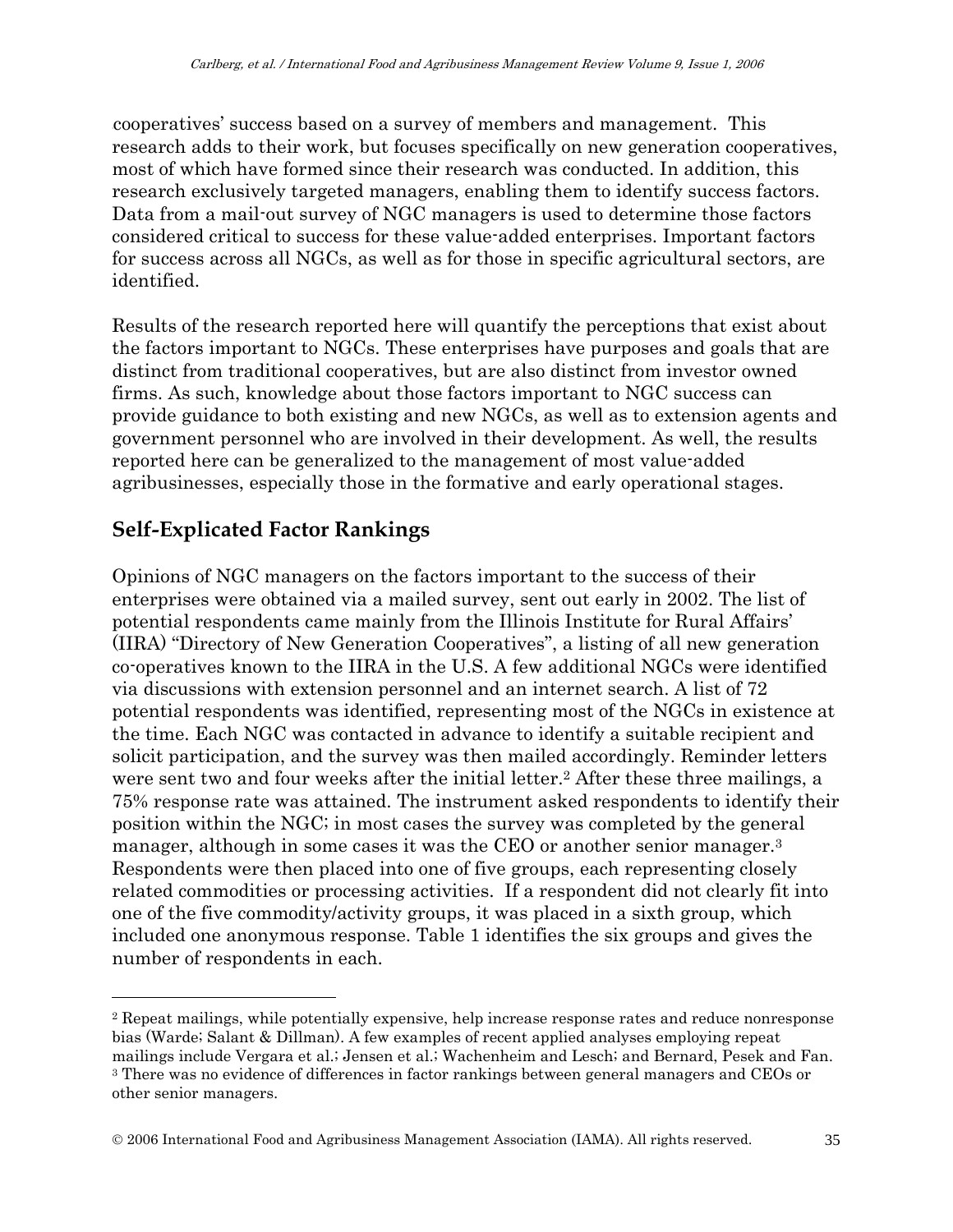|                | <b>Table 1.</b> Groupings of NGC Survey Respondents |                                     |
|----------------|-----------------------------------------------------|-------------------------------------|
| Group          | Respondents                                         | Activity/Commodity                  |
|                | 14                                                  | Corn Processing/Ethanol/Energy      |
| $\overline{2}$ |                                                     | Livestock                           |
| 3              |                                                     | Processed/Semi-processed Foodstuffs |
| $\overline{4}$ |                                                     | Oilseed & Wheat Processors          |
| $\overline{5}$ | 10                                                  | Table Vegetables/Organic/Seafood    |
| 6              |                                                     | Other                               |
| Total          | 50                                                  |                                     |

Table 1: Groupings of NGC Survey Respondents

A self-explication approach is used to rank success factors. This approach, originally designed for use in multiattribute utility estimation (Huber, Sahney & Ford; Huber), is the foundation for many of the modern tools used to measure and predict consumer preferences, including hybrid conjoint analysis (Green, Goldberg and Montemayor), adaptive conjoint analysis (Johnson), and customized conjoint analysis (Srinivasan and Park). Respondents were presented with ten broad categories, each containing five factors, and were requested to rank the factors in each category from most important within the category (rank  $= 1$ ) to least important (rank = 5). Each rank was used only once in each category. Srinivasan and Park note that self-explication minimizes the information overload problem that would result if the entire set of factors had to be considered simultaneously. Only five factors needed to be considered at a time, rather than each of fifty total possibilities. Self-explication next required the NGC managers to rank the categories themselves, from most important (rank  $= 1$ ) to least important (rank  $= 10$ ). These category rankings serve as the importance weights in calculating overall preference scores for the individual factors.4 The scores are the product of the within-category factor ranking and the category ranking itself (Green; Srinivasan & deMaCarty).

Once scores have been calculated for each factor, preferences can be pooled by averaging the scores for each factor over all respondents (Allenby, Arora & Ginter; Dubas & Mummalaneni; Simonson & Taversky). These averaged scores can then be interpreted as a measure of the relative importance or unimportance of the associated factors within the context of the set of factors being considered. Caution should be exercised in interpreting the relative importance of closely scored factors; nevertheless, it is clear that highly ranked factors within highly ranked categories are regarded as critical to their success by NGC managers.

 $\overline{a}$ 

<sup>4</sup> The literature reveals several possibilities for assigning importance weights. Green and Krieger discuss a number of options (ranking of preferences, constant sum, ranking within a subset of preferences, etc.). Srinivasan and Park outline alternatives for importance weights, including equal weighting. Green observes that ordered categories, ratings, and constant sum point allocations are the main types of response data used.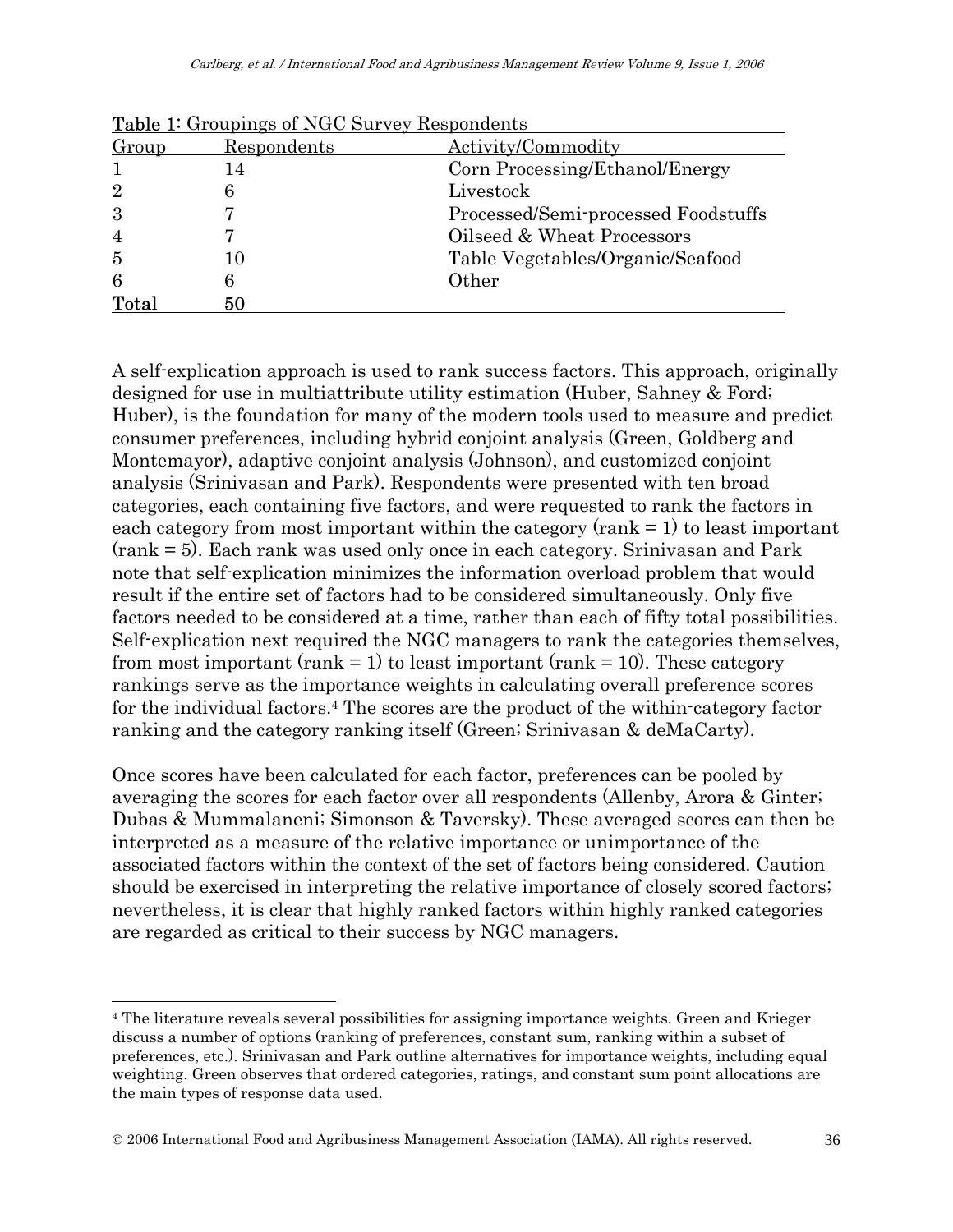|                                | <u> Lable 2. NGC Success Factors and Categories</u> |                |                                    |                                          |                |                |           |
|--------------------------------|-----------------------------------------------------|----------------|------------------------------------|------------------------------------------|----------------|----------------|-----------|
| Category (Avg. Rank)           | Rank                                                |                | Score                              | Category (Avg. Rank)                     | Rank           |                | Score     |
| Factors                        | Cat. Cum.                                           |                |                                    | Factors                                  | Cat. Cum.      |                |           |
|                                |                                                     |                |                                    |                                          |                |                |           |
| Planning/Development (3.7)     |                                                     |                |                                    | Product Related (5.6)                    |                |                |           |
| local champion/leader          | 1                                                   | $\mathbf{1}$   | $7.21*$                            | product quality                          | $\mathbf{1}$   | $\overline{7}$ | 9.69**    |
| steering committee             | $\sqrt{2}$                                          | 3              | $8.60*$                            | customer service                         | $\overline{2}$ | 22             | 14.32**   |
| feasibility study              | $\mathbf{3}$                                        | $\bf 5$        | $9.15**$                           | tech. incorporated                       | 3              | 35             | $18.55*$  |
| alliance/partnership           | $\overline{4}$                                      | 21             | 14.23                              | product uniqueness                       | $\overline{4}$ | 41             | 20.23     |
| proximity to other             | 5                                                   | 26             | 16.24                              | brand recognition                        | 5              | 44             | 22.11     |
| successful co-ops              |                                                     |                |                                    |                                          |                |                |           |
|                                |                                                     |                |                                    |                                          |                |                |           |
| Financing & Costs $(3.9)^{\#}$ |                                                     |                |                                    | Industry Related $(6.1)^*$               |                |                |           |
| low operating costs            | 1                                                   | $\overline{2}$ | $8.29*$                            | reputation                               | 1              | 19             | $14.10*$  |
| member capital base            | $\overline{2}$                                      | $\overline{4}$ | $8.67**$                           | market size                              | $\overline{2}$ | 29             | 16.84     |
| low financing costs            | 3                                                   | 12             | 12.45                              | no. of competitors                       | $\overline{3}$ | 37             | 19.31     |
| output price stability         | $\overline{4}$                                      | 17             | 13.65                              | competitors' prices                      | $\overline{4}$ | 39             | 19.88     |
| input price stability          | 5                                                   | 20             | 14.18                              | economic climate                         | 5              | 43             | 21.10     |
|                                |                                                     |                |                                    |                                          |                |                |           |
| Managerial $(4.0)$ ##          |                                                     |                |                                    | H.R./Organizational $(6.6)$ <sup>#</sup> |                |                |           |
| mgrs. know industry            | $\mathbf{1}$                                        | $\,6$          | 9.22                               | labour force quality                     | 1              | 18             | $14.00**$ |
| experienced mgrs.              | $\overline{2}$                                      | 8              | $10.35^{\star}$                    | internal communication                   | $\overline{2}$ | 27             | $16.82*$  |
| full-time gen. mgr.            | 3                                                   | 10             | $11.22**$                          | comm. with Board                         | 3              | 34             | $18.37*$  |
| continuity of mgt.             | $\overline{4}$                                      | 13             | 12.86**                            | comm. with members                       | $\overline{4}$ | 45             | 22.88     |
| ongoing mgr. training          | 5                                                   | 31             | 17.27                              | use of outside experts                   | 5              | 47             | 26.20     |
| Operational $(4.7)$ ##         |                                                     |                |                                    | Logistics $(6.9)$ <sup>##</sup>          |                |                |           |
| selling/mkting. effort         | $\mathbf{1}$                                        | 9              | $10.80**$                          | proximity to inputs                      | $\mathbf{1}$   | $25\,$         | 15.94*    |
| risk management                | $\overline{2}$                                      | 14             | 13.22                              | trans/dist infrastructure                | $\overline{2}$ | 33             | 18.31     |
|                                | 3                                                   | 16             |                                    | site selection                           | 3              |                |           |
| volume of business             |                                                     |                | $13.59^{\star}$                    |                                          |                | 40             | $19.98*$  |
| targeted customer base         | $\overline{4}$                                      | 23             | 14.35**                            | proximity to customers                   | $\overline{4}$ | 42             | 20.88**   |
| vertical integration           | $\overline{5}$                                      | 36             | 19.06                              | geographical member                      | $\overline{5}$ | 50             | 29.90     |
|                                |                                                     |                |                                    | dispersion                               |                |                |           |
| Strategic (5.5)                |                                                     |                | Gov't/Regulatory Environment (7.3) |                                          |                |                |           |
| product focus                  | 1                                                   | 11             | 11.96*                             | co-op existence laws                     | 1              | 24             | 15.78     |
| business strategy              | $\overline{2}$                                      | 15             | 13.52                              | co-op tax advantages                     | $\overline{2}$ | 30             | $17.09*$  |
| multiple market sales          | 3                                                   | 28             | $16.83*$                           | gov't agency funding                     | $\,3\,$        | 38             | 19.38**   |
| planning/checking              | $\overline{4}$                                      | 32             | $17.65**$                          | demand enhanced by                       | $\overline{4}$ | 48             | 26.44     |
| enforcement of                 | $\overline{5}$                                      | 46             | 24.10                              | regulation                               |                |                |           |
| member agreements              |                                                     |                |                                    | gov't planning support                   | $\overline{5}$ | 49             | 27.87     |
|                                |                                                     |                |                                    |                                          |                |                |           |
|                                |                                                     |                |                                    |                                          |                |                |           |

| <b>Table 2: NGC Success Factors and Categories</b> |  |
|----------------------------------------------------|--|
|                                                    |  |

Note: For the category average rankings, # # indicates a statistically significant difference in average ranking between a category and the next highest-ranked category at the  $\alpha = 0.10$  significance level; # indicates a statistically significant difference in average ranking between a category and the second next-highest ranked category. \* and \*\* asterisks are analogously used to denote differences between factor scores within categories.5

 $\overline{a}$ 

<sup>5</sup> Mann-Whitney tests carried out on the within-category factor rankings supported the results of the tests of equivalence between preference scores. There were no cases where a significant difference was found between preference scores for two factors but not between within-category factor rankings.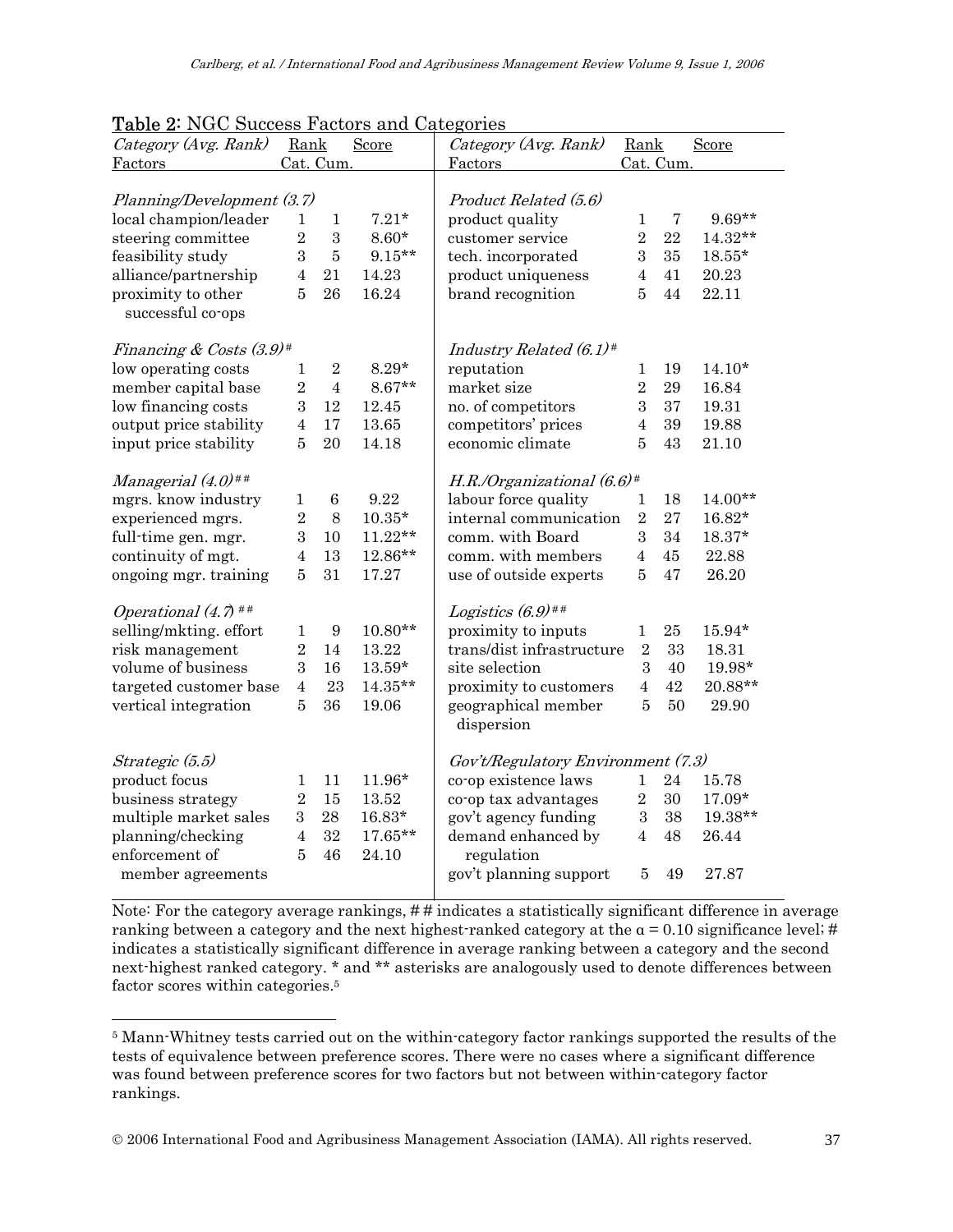Table 2 shows the categories and factors, the average category ranking, and the within-category ranking and the averaged score for each factor. Because distributional assumptions about the category rankings and averaged factor scores should not be made, a non-parametric test is needed to detect statistically significant differences in average scores between factors in the same category. The Mann-Whitney test, a powerful non-parametric alternative to the two-sample t-test, is used (Harnett & Murphy). Lowry notes that the effect of replacing raw measures (in this case, respondent factor scores) with ranks allows users to focus on the on the ordinal relationships between the raw measures – relatively more or less important, in this case – without assuming that the raw measures derive from an equal-interval scale. Test results are presented in Table 2 and explained in the note beneath. For instance, in the "planning and development" category, "local champion/leader" had a higher score than "steering committee", but the scores are not statistically different at the 10% significance level. However, the score for "local champion/leader" is statistically higher than that for "feasibility study". And the score for "feasibility study" is statistically higher than for "alliance/partnership". The methodology used here is but one means of estimating the importance of each factor and making comparisons within and across industry groups. Even though the factors are assigned overall scores, one should be hesitant to interpret any single factor as most or least important. Rather, factors should perhaps be viewed as relatively important or unimportant, vis-à-vis other factors, in the aggregate opinions of NGC managers.

The importance of factors in the "planning and development" stage is evident – three of the five factors with the highest overall preference scores come from that category. This is due in part to the fact that so many of the respondents are fairly new businesses, with the overwhelming majority having been in operation for less than ten years. Accordingly, difficulties encountered in the early stages of operation and, more importantly, the successes achieved by struggling through these difficulties are likely still fresh in respondents' minds. Overall, the existence of strong local leadership in the beginning stages was recognized as critically important across all respondents, as was the related "steering committee". Cooperative development personnel can relate stories of how now-successful NGCs were sustained through their earliest days by the tireless efforts of organizers who refused to let a good idea die. In many cases, these local champions spend considerable amounts of their own time and money organizing meetings to garner support for a start-up. Also from the "planning and development" category, "feasibility study" was chosen as one of the most important factors of the fifty considered.

Two factors from the "financing and costs" category were also among those success factors identified as extremely important to the success of value-added cooperatives. "Low operating costs" had the second highest preference score, and in fourth place was "member capital base". The former was important across all types of NGCs. In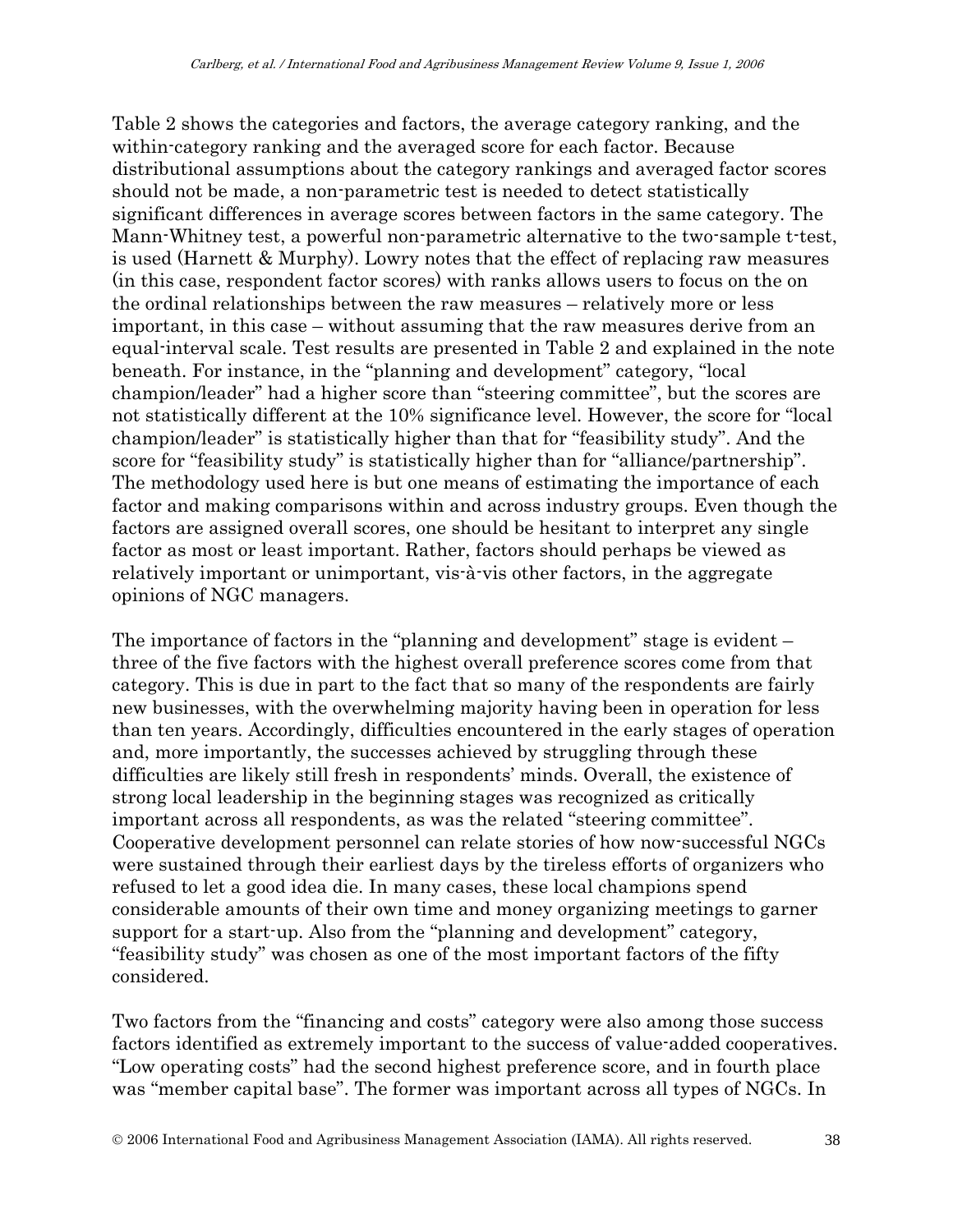some cases, large NGCs exist in industries that are quite competitive, in terms of both output and input prices, and businesses can only affect their margins by controlling operating costs. For other, smaller cooperatives, certain types of fixed costs must be spread across relatively few units of output, and there are few opportunities to take advantage of economies of scale. For this reason, operating costs for the cooperative must be carefully monitored, and paying for management or sales expertise, a marketing campaign, or even part-time staff may not be feasible. A sufficient pool of member capital is also critically important to most NGCs. Oftentimes, a processing facility must be purchased or constructed, and the cost of doing so can run into the tens of millions of dollars for even a modest facility. Lenders are usually unwilling to back such a project without at least forty or fifty percent of capital provided by members in the form of equity. Sometimes, even once a plant is completed, further injections of capital are required of members. A number of potentially successful value-added cooperatives have failed because of a lack of either start-up money or operating capital.

# **Factor Rankings by Commodity Groups**

### Ethanol NGCs

Table 3 shows the five highest-scored factors for respondents in each of the six NGC groups. The largest group, with 14 respondents, consists of cooperatives engaged in the production of ethanol from corn. Farmer-owned ethanol plants account for 40% of total ethyl alcohol production in the U.S. (Urbanchuk). Livingson et al. note that for Northeast Missouri Grain, project leaders played an important role in educating producers about what was at that time the first NGC in Missouri, and that they were also instrumental in encouraging that state to update its legal institutions to be able to accommodate the new type of venture. Similar experiences in other areas help explain why, as Table 3 shows, strong local leadership during the developmental phases was rated as a very important success factor for ethanol NGCs.

"Strong selling/marketing effort" was also scored very highly by ethanol NGCs. The importance of this factor to co-operatives in this group is somewhat unique; it was not scored among the most important factors by NGCs in any other commodity group. Thongchua, Powell, and Lawless observe that marketing is one of the toughest challenges facing Southwest Minnesota Agrifuels Co-op, majority owner of Ethanol2000, LLP. A strong selling/marketing effort is important to ethanol NGCs because the market for their output has become increasingly competitive: in 2003, 74 ethanol plants produced 3.5 billion gallons of the fuel additive; another 13 plants representing 500 million gallons were expected to come on-line in 2004 (Urbanchuk). With such a large number of potential competitors, a good marketing plan is critically important for profitability.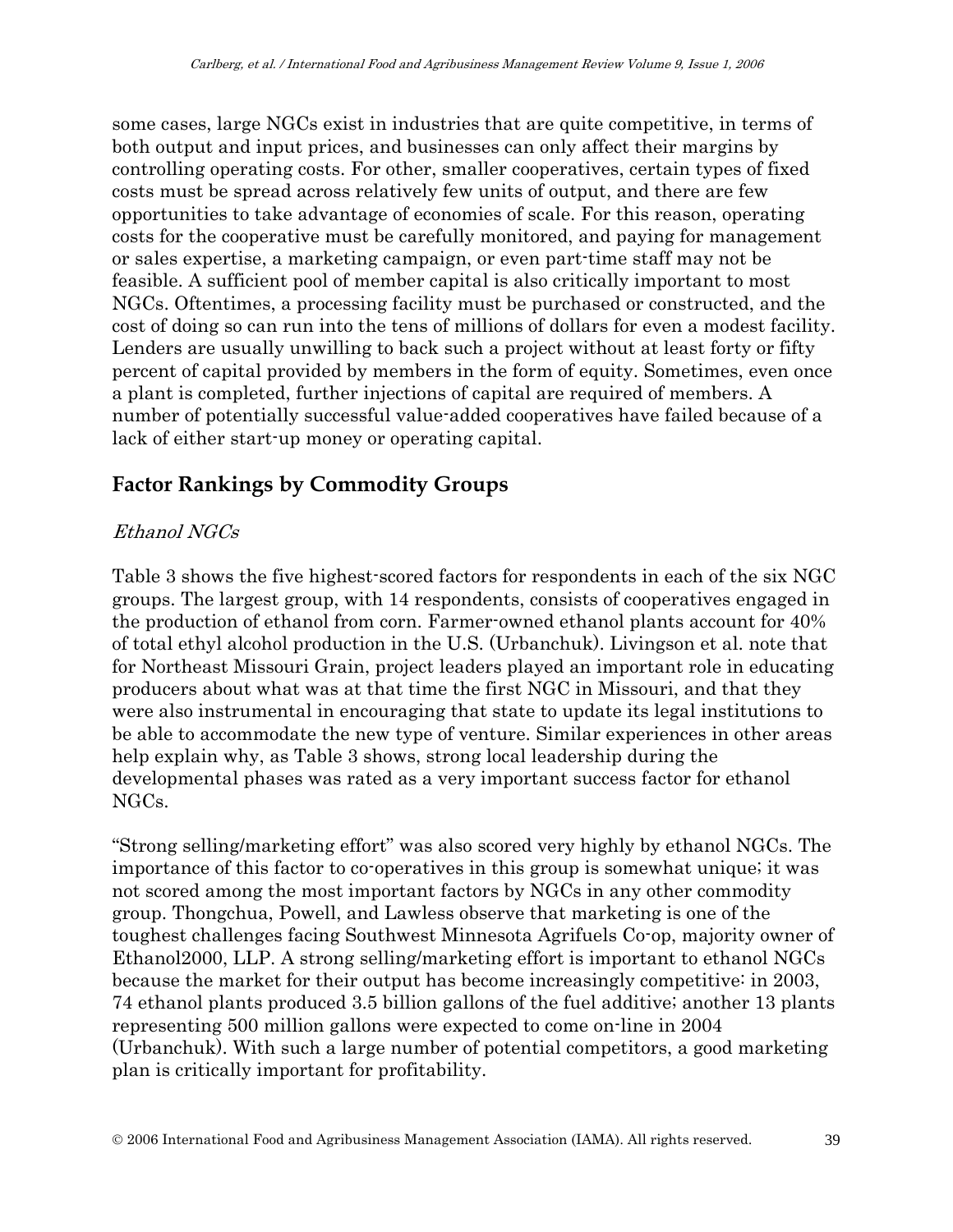|                |                      |            | Group             |                    |                        |                        |
|----------------|----------------------|------------|-------------------|--------------------|------------------------|------------------------|
| Rank           | Ethanol              | Livestock  | Food Processing   | Wheat/Oilseed      | Organic                | Other                  |
| $\mathbf{1}$   | local                | local      | operating         | labour force       | customer               | mgrs.w/                |
|                | champ.               | champ.     | costs low         | quality            | service                | ind.know.              |
| $\overline{2}$ | selling/             | product    | mgrs. w/          | market             | product                | member                 |
|                | mkting               | quality    | ind. know.        | size               | quality                | capital                |
| 3              | full time            | multiple   | steering          | steering           | local                  | local                  |
|                | G.M.                 | mkt. sales | committee         | committee          | champ.                 | champ.                 |
| $\overline{4}$ | member               | member     | low finance       | feasibility        | unique                 | steering               |
|                | capital              | capital    | costs             | study              | product                | committee              |
| $\overline{5}$ | feasibility<br>study | reputation | member<br>capital | product<br>quality | operating<br>costs low | operating<br>costs low |

Table 3: Top Five Success Factors by Group – Factor Scores

Tiffany and Eidman note that ethanol plant managers play a critical role in maintaining product throughput and good conversion rates of corn to ethanol. Additionally, general managers of ethanol plants are often responsible for procurement of inputs, managing personnel, dealing with member concerns, marketing the final product, and a myriad of other day-to-day tasks. Many ethanol NGCs have production capacities between 15 and 40 million gallons per year, which typically does not allow for the hiring of specialized managers to handle the diverse responsibilities outlined above. Thus, the general manager must be capable of handling all of these duties, and it is for that reason that "full-time general manager" was scored highly for the success of ethanol NGCs.

Construction of a new processing facility is necessary for almost every group hoping to form an ethanol co-operative, and the costs associated with doing so can be considerable. Given construction costs of up to \$2.00 per gallon of yearly capacity, even a relatively small facility producing 15 million gallons per year could cost as much as \$30 million to build. Karg relates the experience of Adkins Energy, an ethanol NGC that was able to raise only \$9 million of the \$16 million needed for plant construction. As a result, the organizing group was forced to take on partners in order to complete financing – not an uncommon occurance for ethanol NGCs. It is thus evident why "member capital base" was scored highly by ethanol NGCs.

Related to the significance of a strong local champion or leader is the importance of carrying out a feasibility study for any new large-scale enterprise, also considered important by managers of ethanol NGCs. It is critical that a prospective ownership group gauge producer interest in the NGC, determine the availability of inputs, assess the suitability of available sites, evaluate prospective partners for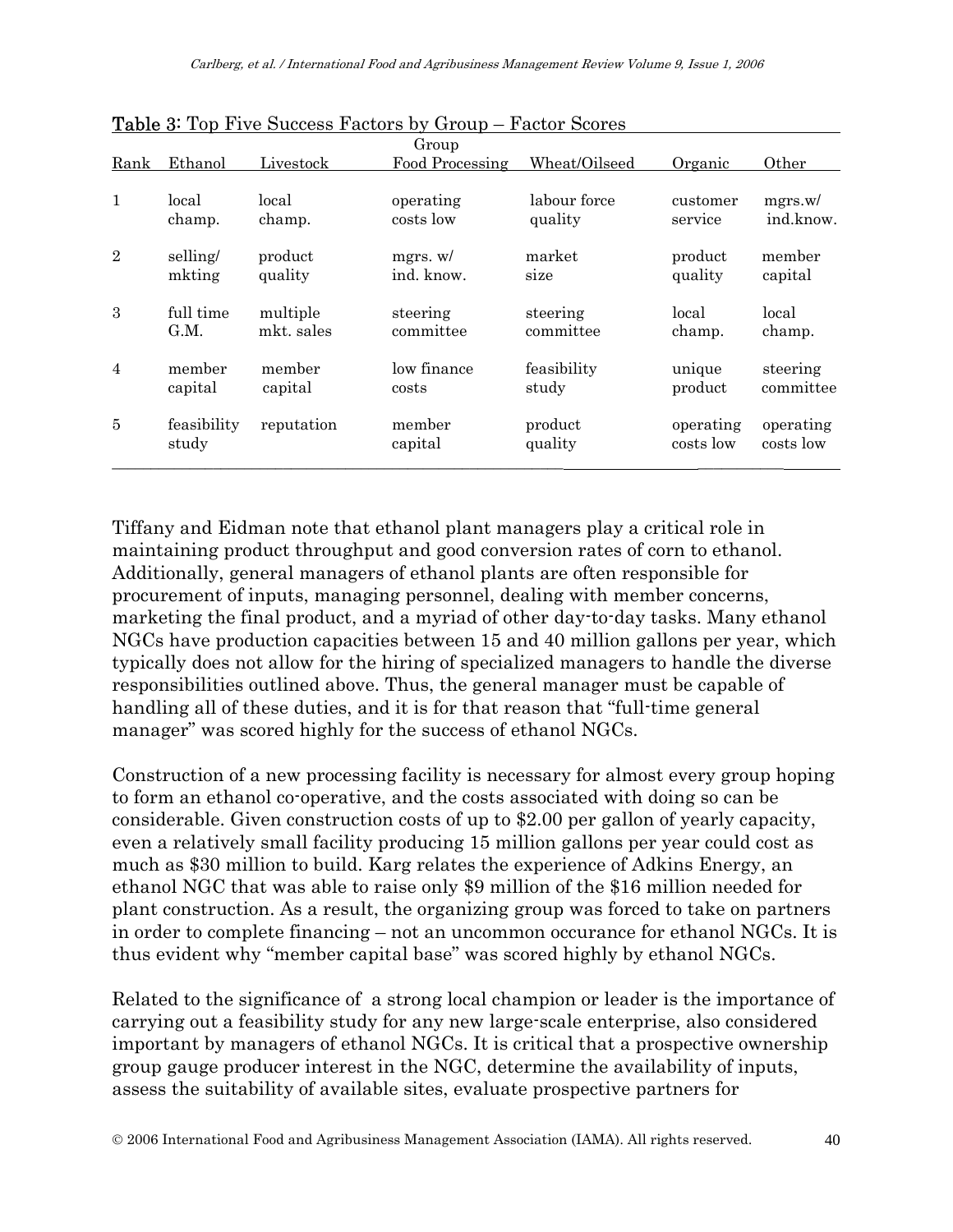design/construction of the processing facility, and carry out various other tasks to ensure that the project is feasible before embarking on the road to full-scale production. In discussing the formation of Golden Triangle Energy Cooperative, Fink describes a feasibility study as a "key ingredient" to the success of that NGC. Many other authors and NGC development experts have echoed that sentiment, noting that failure to plan properly is often a recipe for failure when organizing a value-added enterprise.

#### Livestock NGCs

There were six respondents engaged in various value-added activities grouped together into the "livestock" category of NGCs. Many such enterprises are inspired by the success of U.S. Premium Beef (USPB), an NGC that initially acquired a significant ownership stake in Farmland National Beef, thus gaining access to its lucrative branded beef sales. Subsequently, the demise of Farmland allowed USPB to acquire the entirety of Farmland National Beef. USPB has been successful at not only enhancing returns for producer-members, but also at helping those producers raise better animals by providing significant carcass data feedback and pricing on a carcass-merit grid. As Table 3 shows, the presence of a strong local champion/leader was identified as being critically important for livestock NGCs. Holz-Clause notes that the early organizing efforts were integral to the success of USPB. Because of the notorious independence of livestock producers, a strong early organizing effort is critical to generate sufficient interest in what generally turns out to be a very expensive proposition.

Merlo argues that the beef industry's reputation as a whole has suffered from its inability to produce a consistent, convenient product that is as affordable as chicken or pork. The inextricably linked factors "product quality" and "reputation" were scored quite highly for livestock NGCs. The importance of these factors is not surprising given the emergence of branded products as the most profitable elements in the line of livestock originating consumer-ready products. Livestock NGCs who have hoped to emulate the success of USPB have found it difficult to do so without the ready-made brand recognition that USPB acquired through its interest in Farmland National Beef.

One of the reasons for the demise of Pork America's short-lived foray into hog processing was the difficulty of selling into the markets for various cuts and byproducts, according to a former board member (Miller). Similarly, for beef processors, there are distinct markets for cuts from the various primals and subprimals, as well as for trimmings and byproducts such as hides, bones and offal/renderings. Marketing the whole animal and its byproducts is thus one of the most important tasks falling to managers of this type of cooperative. Thus, it is not surprising that "multiple market sales" was identified as an important success factor for livestock NGCs. Selling into international markets can also be important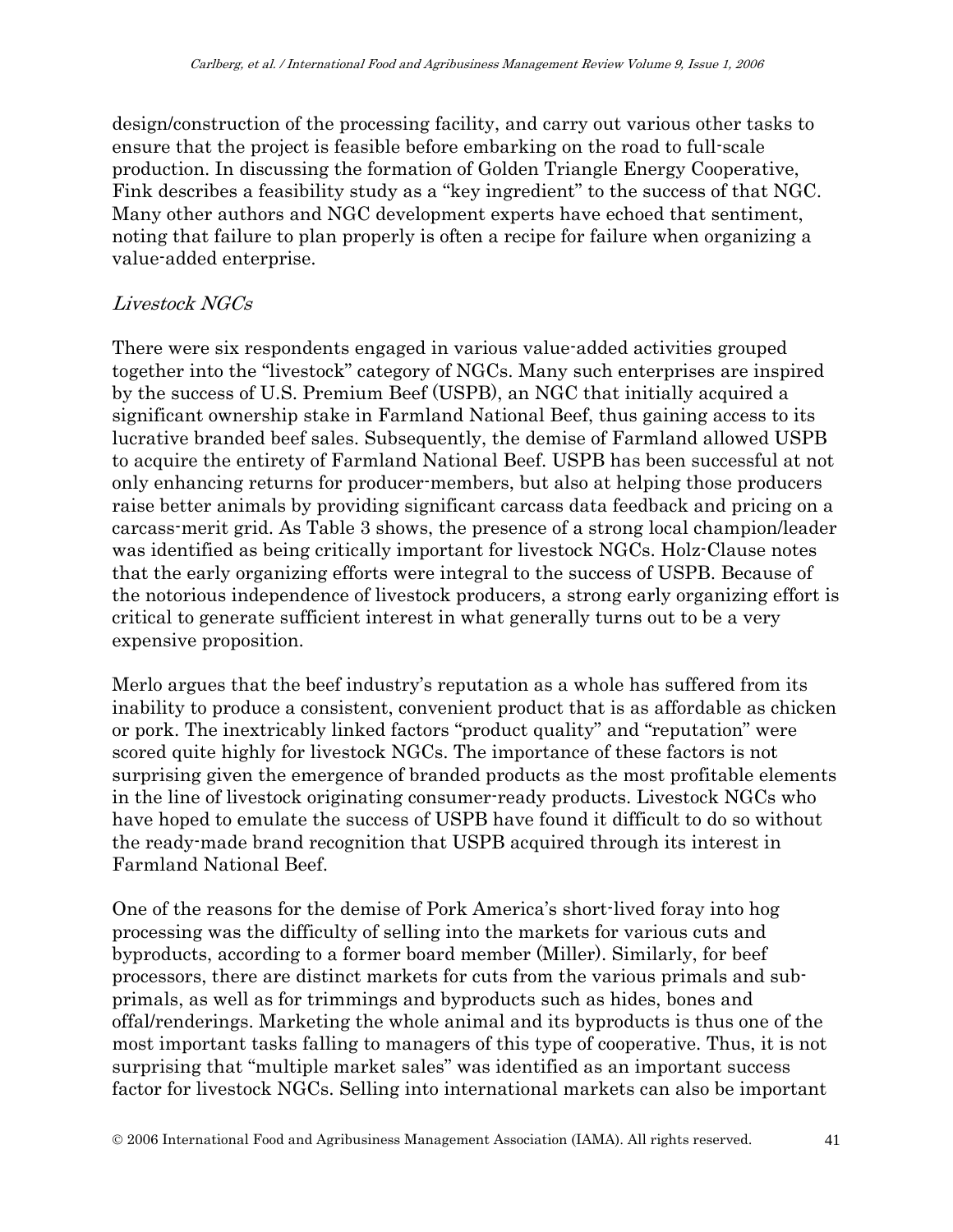for these NGCs, for instance, USPB sells into more than five dozen countries, and has field offices in South Korea and Japan.

"Member capital base" was selected as an important factor for the success of livestock NGCs. Oftentimes, livestock producers want to vertically integrate into processing in order to capture what they perceive to be excess rents being earned by meatpackers. But packing plants are very expensive to build, and even the cost of purchasing a recently abandoned facility can be prohibitive. For instance, Great Lakes Pork Cooperative was unable to raise the necessary funds to acquire a plant previously used for veal production in South Bend, Indiana (Campbell). In the later mid-1990s, Northern Plains Premium Beef was unable to generate sufficient capital to proceed with its plans for an integrated beef production, processing, and marketing enterprise. Even start-up costs can strain the resources for start-up NGCs; the cost of hiring a consultant to carry out a feasibility study combined with legal costs and administrative expenses can approach one million dollars for a new enterprise. Given high start-up and construction cost for processing facilities, it is easy to see why livestock NGCs depend critically upon a sufficient member capital base for success.

#### Food Processing NGCs

Seven NGCs that process commodities into table-ready or oven-ready products were placed together into a "processed/semiprocessed foodstuffs" group. Cooperatives engaged in the processing of sugar beets, table nuts, coffee, poultry, and eggs were included in this category. The NGCs in this group are distinct from those in other groups in a number of important ways: they are often older businesses, typically are engaged in very capital-intensive processing activities, often control a large share of the domestic market for their products, and many are readily identifiable with easily recognizable brand names.

As Table 3 shows, "low operating costs" was chosen as the factor most important to the success of cooperatives in this group. This is due in part to the complex nature of the operation of this type of NGC: Bushette describes, for instance, the multifaceted system employed by Golden Oval, an egg processing cooperative, for keeping their laying hens comfortable and for cracking, separating, and further processing eggs. Also, a number of the NGCs in this group operate in industries with very tight margins. For instance, Boland and Barton (2000) note that the sugar and corn sweetener industry, in which a number of NGCs operate, pricing is extremely competitive. As such, firms must focus on controlling operating costs, as they may not be able to exert much influence over output prices.

Given the competitive, often low-margin nature of the sectors in which some food processing NGCs operate, effective management can often be the difference between success and failure. Holmes and Curry observe that when Kraft Foods decided to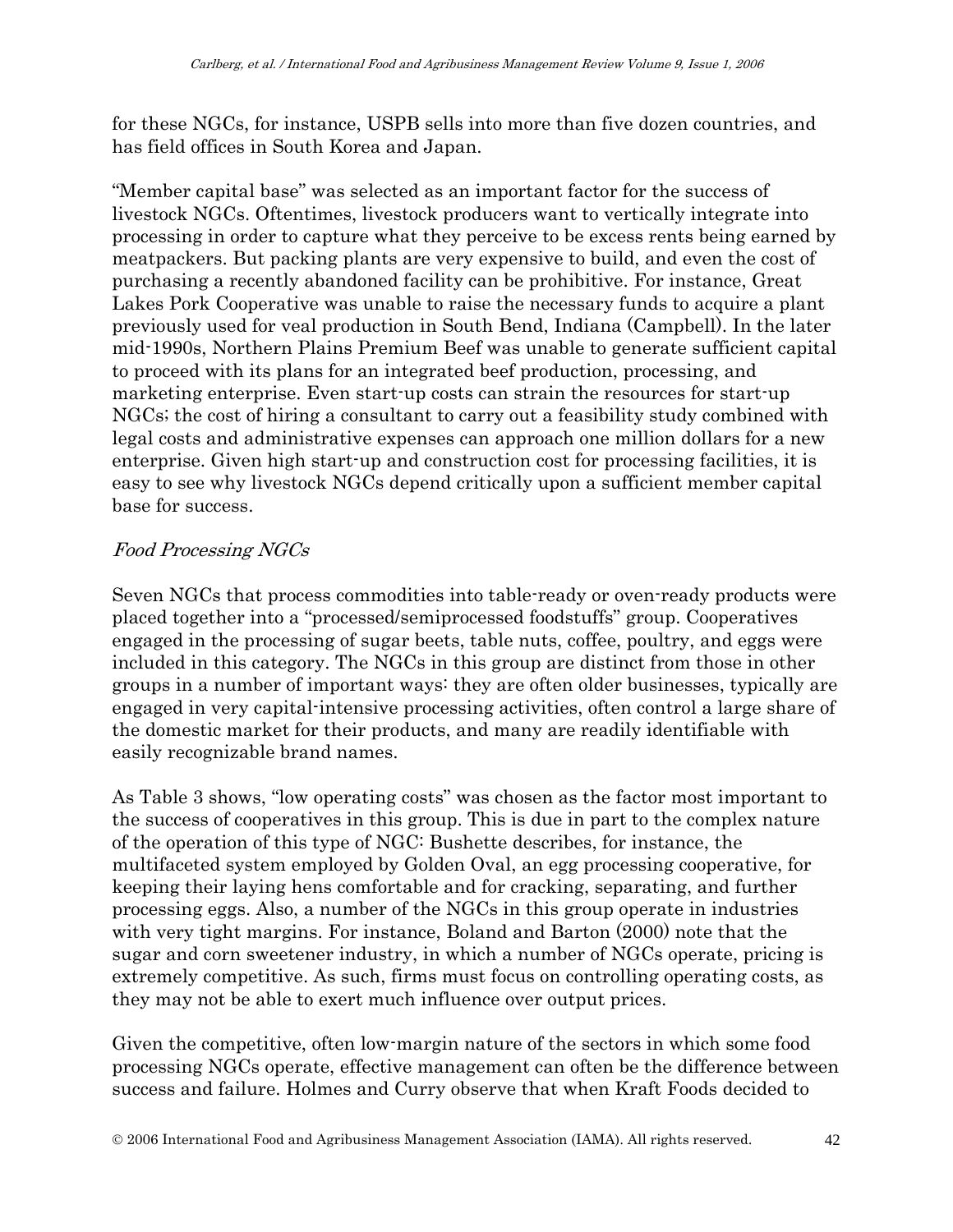close its turkey processing plant in West Liberty, Iowa in 1996, the Iowa Turkey Growers Cooperative placed a great deal of importance upon selecting the right person to serve as the general manager of the plant, which the producers were able to purchase. They also relate how it was in large part due to that manager's contacts and expertise in the industry that West Liberty Foods was able to gain a toehold in the market. That NGC is now widely considered one of the most successful in the country, and helps illustrate why "managers with industry knowledge" was identified as an important success factor for food processing NGCs. Also identified as critical was "steering committee", again demonstrating the importance of planning in the early stages of NGC formation.

"Low financing costs" was ranked highly by food processing NGCs for two reasons: first, the investment in fixed assets can be considerable for this type of enterprise. Often, plant upgrades and expansions are financed, at least in part, through borrowing. Second, a few NGCs in this group have been actively expanding through acquisitions. For example, American Crystal Sugar acquired the assets of a number of small sugar beet processing companies in the last few years, as well as constructing a molasses desugarizing plant and taking a controlling interest in the start-up ProGold LLC. With an interest expense in 2003 of \$16.871 million on longterm debt of almost \$287 million (American Crystal Sugar 2003 annual report), it is clear that financing costs are an important consideration for that firm.

Also important to NGCs in this group was "member capital base". It is important that start-up food processing ventures, with significant plant and equipment costs, are sufficiently capitalized. Holmes and Curry relate how West Liberty Foods was financially sustained during its earliest stages only by cash infusions from members. In the case of the Michigan Turkey Growers Cooperative, a mere 15 producers were responsible for the equity necessary to acquire and renovate a processing plant for their birds when Bil-Mar Foods unexpectedly canceled production contracts. Total costs to acquire and refurbish the facility approached \$20 million (Kopenkoskey).

#### Wheat/Oilseed NGCs

Farmer-owned cooperatives that process wheat or oilseeds (mainly soybeans) were considered as a single group; there were seven such NGCs responding to the survey. A few of the wheat processing businesses in this group were vertically integrated all the way from farm production to sales of bakery or partially-baked products; others were engaged in the production of pasta from durum semolina. On the oilseed side, most respondents consisted of producer groups who had banded together to purchase or construct a facility for processing their soybeans because no suitable facility was located close to them, or because they were dissatisfied with pricing arrangements being offered by existing processors. Commonalities were that both types of NGCs in this group were almost without exception less than five years old,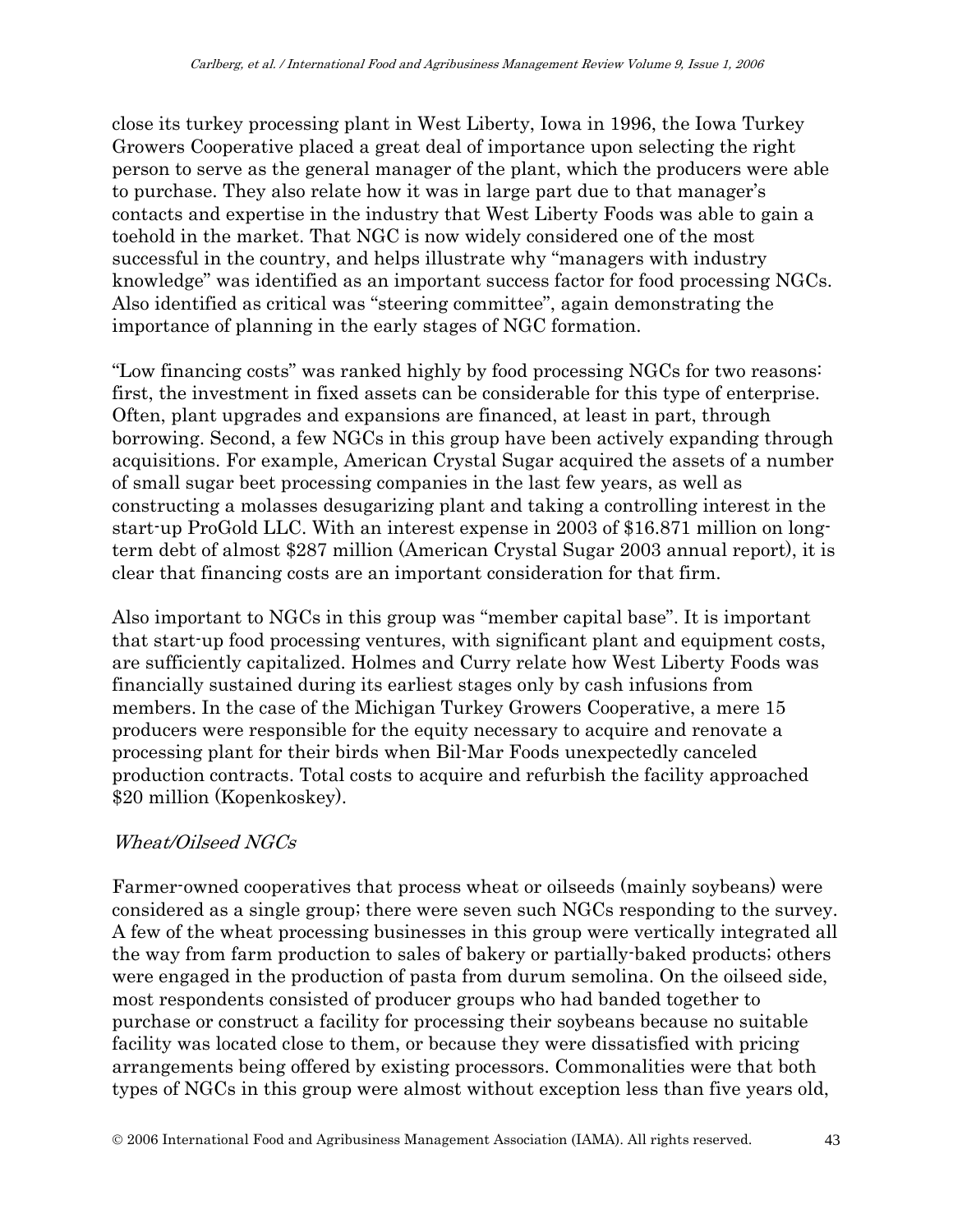and that they had taken an ownership position in a processing facility at considerable risk and expense to producers. These factors may make this group seem similar to ethanol NGCs – but wheat and oilseed processing cooperatives typically are not favored by having their demand enhanced by regulatory factors, nor do they receive the same levels of financial assistance as do ethanol producing cooperatives.

Managers of NGCs dedicated to the processing of wheat or oilseeds identified "labour force quality" as critical to the success of their enterprises. Though the processes through which these businesses refine their products is not particularly labor-intensive, it is nevertheless the case that careful supervision and maintenance of the operation of plant equipment is crucial. Also, since many of these NGCs are located in small rural centers – indeed, NGCs are often viewed as a strategy for local economic development – the supply of semi-skilled labor can be viewed as a precious commodity, indeed. For NGCs vertically integrated into consumer-ready products, skilled labor can be even more difficult to find. For instance, in a case study of Mountain View Harvest Cooperative, Carter notes that scarcity of trained labor is the biggest concern of in-store bakery operators.

The cost of construction of a new facility or purchase of an existing one is considerable for a wheat or soybean processing NGC. In some cases, the financial commitment required of producer/members seems considerable given what some view as very limited delivery rights attached to membership. For instance, Carter notes that at Mountain View Harvest, 400 shares were offered at \$12,500 each. In return, farmers could deliver 900 bushels per share – wheat production from between twenty and thirty acres – to the co-op. Farmers generally expect farm-gate returns for their commodities to improve due to NGC memberships, but often membership only provides a hedge for only a very small proportion of farm production. Not only is market size for producer commodities a concern, the size of the market for the NGC's products is also important. Walzer and Holmes argue that for the Southwest Iowa Soy Cooperative, not enough emphasis was placed on identifying and/or establishing markets prior to beginning operations. The failure of that cooperative, for this and other reasons, demonstrates the importance of "market size" for wheat and oilseed NGCs.

As with other commodity groups, wheat and oilseed processing NGCs described factors in the "planning and development" category as being critically important to their success, identifying "steering committee" and "feasibility study" in particular. Holcomb and Kenkel discuss the importance of planning activities to the success of Value Added Products, a successful Oklahoma NGC producing partially baked bread products. Zeuli et al. assert that South Dakota Soybean Processors would never have come to fruition were it not for the dedication of the steering committee toward construction of a much-needed processing facility. As an important element of the early planning for a new processing venture, feasibility studies are a must –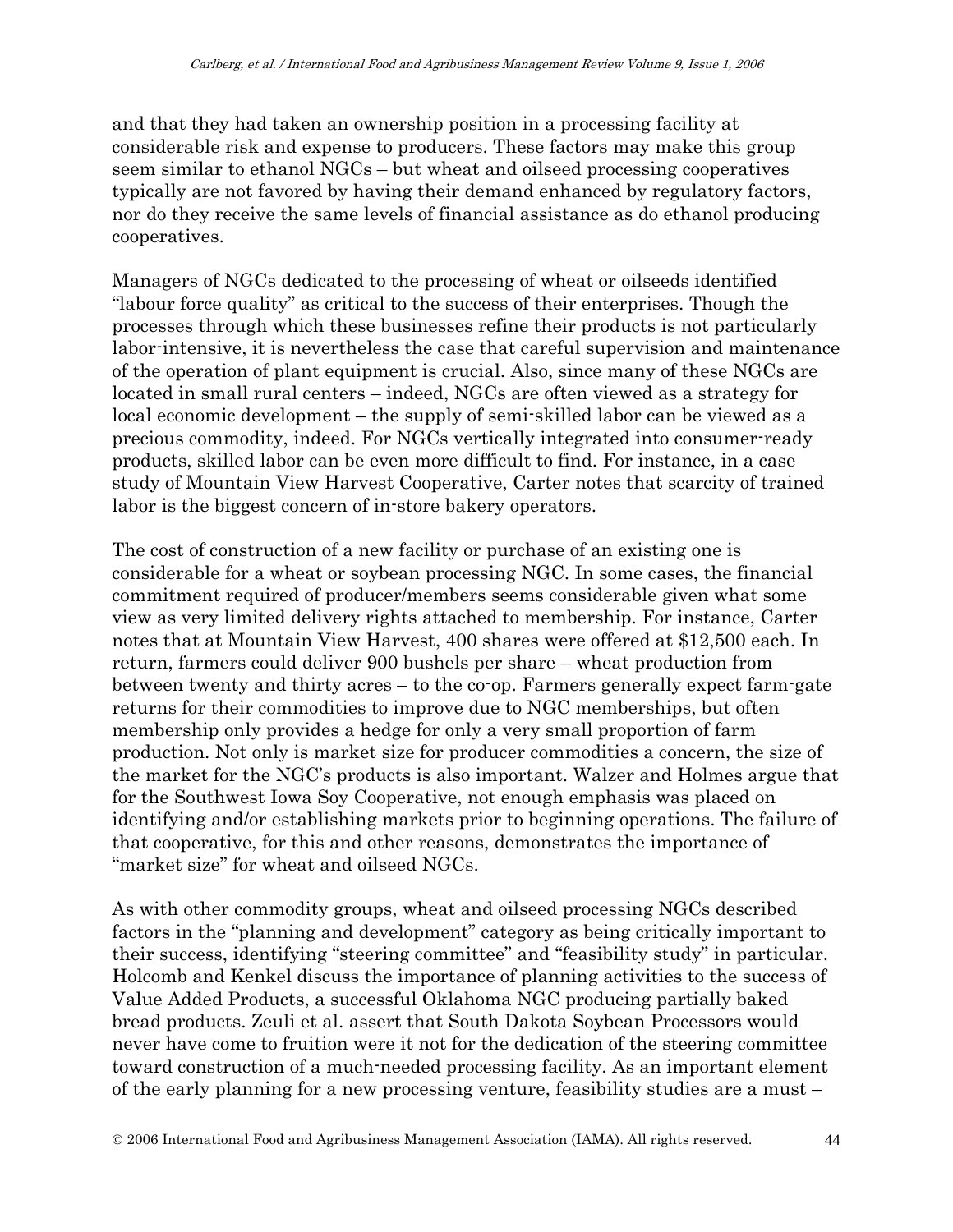they will determine producer interest in the new venture, availability of inputs, and potential markets for the finished product. The president of Minnesota Soybean Processors described a feasibility study as the "first step" toward construction of its plant (Lemke).

"Product quality" was also selected as an important success factor for this type of NGC. Boland et al. note that providing consistent quality to customer specifications is one of the principle competitive advantages in the pasta producing industry. Dakota Growers Pasta, now a corporation but for most of its history an NGC, has taken advantage of consistent quality and both brand name and private label production to become extremely successful. For oilseed processors, quality of oil and the ability to produce suitable meal consistent with specific protein requirements for animal feed is of considerable importance – Boland and Barton (2003) observe that in the soybean crushing industry, firms compete on product quality, among other factors.

#### Organic/Vegetable/Seafood NGCs

The second-largest NGC group consisted of ten enterprises engaged in the marketing of organic or conventional table vegetables and seafood. This is a unique category of cooperatives – often, NGCs are thought of as requiring considerable financial outlays by producer-members to fund the purchase or construction of large-scale processing facilities. For organic/vegetable/seafood NGCs, this is not necessarily the case. Rather, for a number of the cooperatives in this group, adding value to their produce consists of little more than assembling boxes of produce at some common collection point to be collectively marketed to customers by a single seller. Sometimes, there are as few as a dozen members in these cooperatives; other times, there are several hundred, marketing under well-known brand names. In any case, these cooperatives qualify as NGCs because they are closed cooperatives where members have banded together to add value to their products. As will be explained below, the factors that are important to the success of this type of enterprise are often quite different than those for other kinds of NGCs.

A number of NGCs marketing organic products and/or vegetables have found that close contact with customers has helped facilitate repeat and growing sales. In some cases, sales by NGCs are occurring to buyers who were previously supplied by individual members, and it has been important for these cooperatives to demonstrate the superior buyer support that they can offer – perhaps that is why "customer service" was rated as critically important for this type of enterprise (Table 3). Huber and Parker describe how the GROWN Locally Cooperative has instituted a 24/7 web interface to make it easier for customers to take stock of what produce is available and place orders whenever it is most convenient for them. Similarly, CROPP, the nation's largest organic cooperative, places a toll-free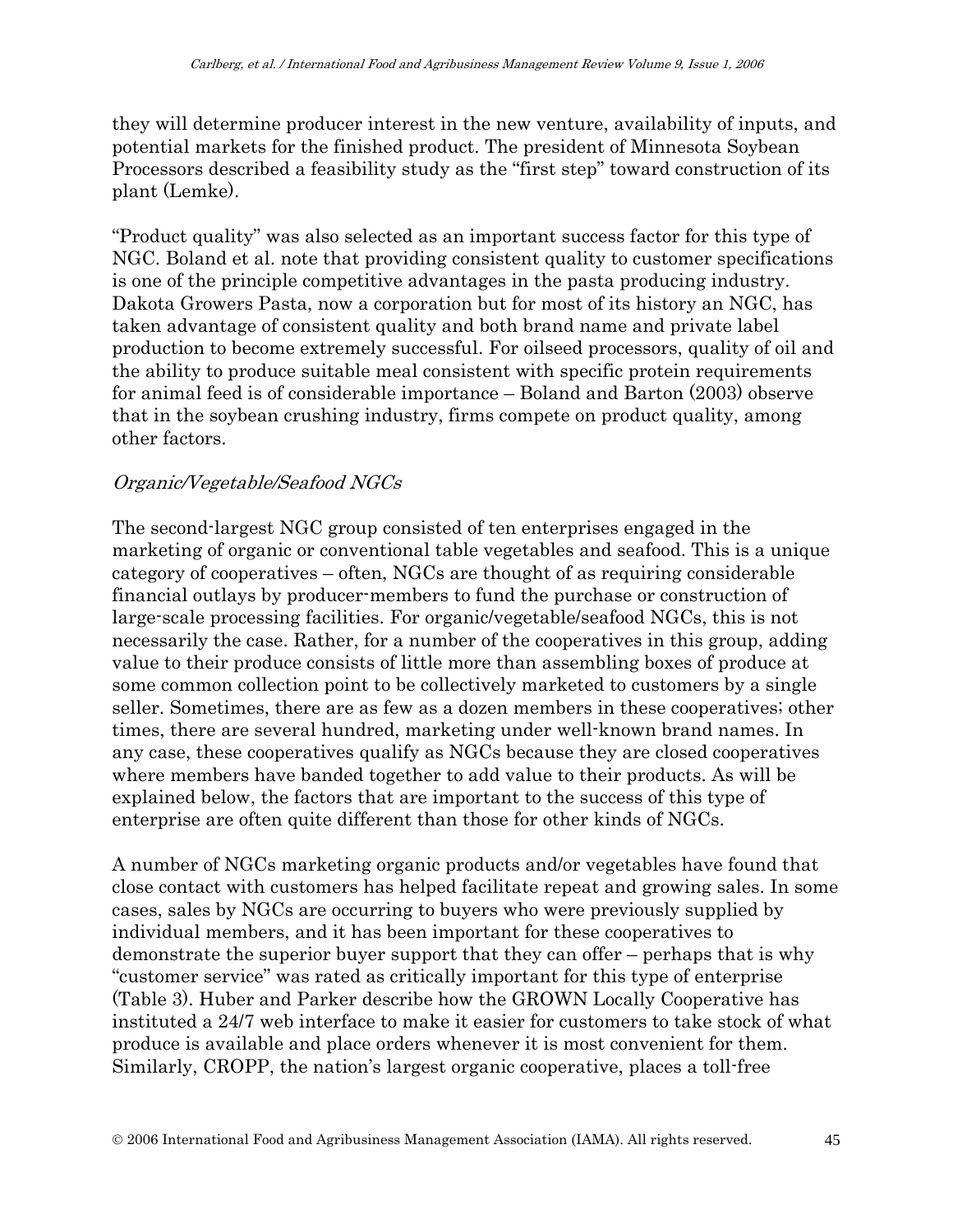number on all its packaging and carries out surveys of customers to learn about their preferences and needs (King).

Two factors from the "product related" category were ranked among the most important by managers of vegetable/organic NGCs. One of them was "product quality" – no surprise given that consumers of these products expect consistent good taste and freshness. Lerman and Parliament observe that lack of quality can keep producers from earning the quality premiums that they rely upon for profitability. Providing high quality produce was cited by Lawless as one of the reasons for the success of Home Grown Wisconsin. Also ranked highly by vegetable/organic NGCs was "unique product". There are two main reasons for this: first, purchasers of organic food are not only interested in the natural production of the products they buy because of health concerns, they also place importance upon the social and environmental benefits that organic production often represents (Dimitri and Richman). As such, organic products, and in some cases non-organic locally grown products, are seen as unique. Second, branded sales have become important to some of the NGCs in this category. Sales of products in the "Organic Valley" branded line have been tremendously important to the success of CROPP (Powell and Lawless).

Strong local leadership in the planning stage was identified as an important success factor for vegetable/organic NGCs. King describes how in the early days of the Whole Farm Cooperative, one local leader was responsible for much of the early marketing effort, contacting local food service growers and undertaking internetbased marketing in an effort to generate sales. Similarly, Heartland Organic Marketing Cooperative, one of the earliest NGCs (formed in 1992), would never have come to be were it not for the organizing efforts of two local leaders (Merrett). That NGC was a successful marketer and exporter of organically-grown soybeans for over a decade, but in late 2003 it was dissolved.

For many of the NGCs in this group, margins provided by the uniqueness of their products are barely enough to justify or even provide for the hiring of a manager or salesperson for the cooperative – especially if higher returns from collective marketing are expected by members. The selection of "low operating costs" as an important success factor by NGCs in this category reflects this circumstance. Even though there are significant premiums to be earned for organic or locally grown products, there are substantial per-member costs for operations of cooperatives with relatively few members. As such, minimization of costs is an important consideration for these businesses.

### Other NGCs

Six of the respondents did not fit into any of the categories described above and so were placed together in the "other" group. Their activities range from forestry to alfalfa production to wine production, as well as two so-called "producer alliances",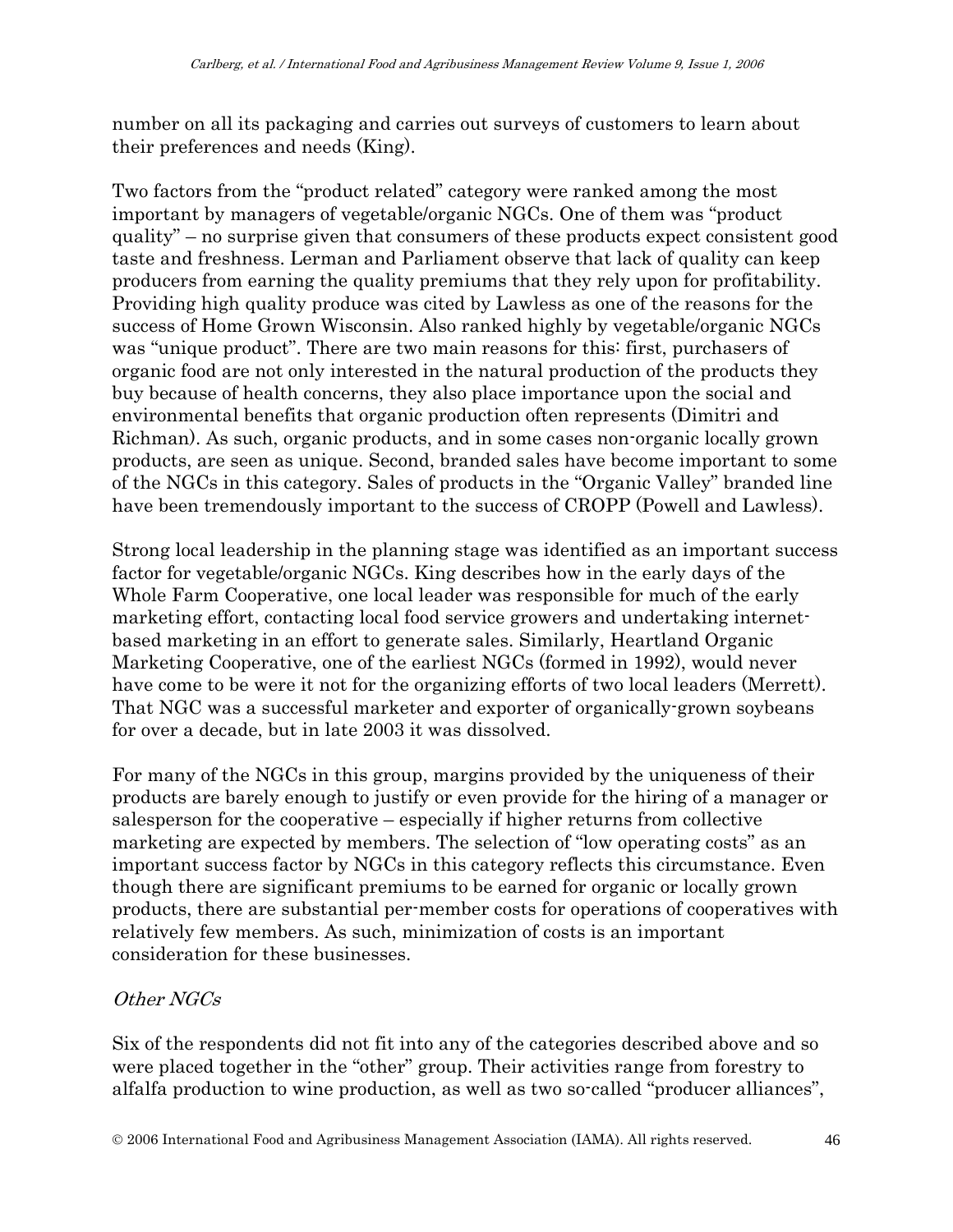and one anonymous response. Each of the five factors this group identified as important were also identified as very important by at least one of the other NGC groups. This further demonstrates that even though there are important differences among the rankings of various factors by certain groups, there are commonalities between them that represent the importance of particular factors to all types of NGCs.

### **Summary and Conclusions**

New Generation Cooperatives are becoming increasingly common as agricultural producers strive to increase their share of the value produced by their commodities. NGCs, distinguishable from traditional cooperatives by limited delivery rights and restricted membership, often require large initial investments on the part of members. These enterprises retain the important cooperative principles of onemember/one vote (although some states allow flexibility in this area) and dividends based on patronage, but are more akin to investor-owned firms than their traditional counterparts. As such, the factors influencing success for NGCs may not be exactly the same as for those on either end of the ownership spectrum. Nevertheless, the lessons learned here can apply to all types of agribusinesses – not just NGCs.

The purpose of this paper was to determine the importance of various factors to the success of New Generation Cooperatives. To do so, a self-explicated approach was used whereby within-category factor rankings were weighted by category importance rankings to arrive at an overall score for each factor for each respondent. Preferences were then pooled by averaging scores across all respondents as well as across members of six NGC commodity groups. There were both important differences and striking similarities in factor rankings between these groups – some factors are important to all NGCs, whereas others are important only for particular NGCs, depending on the type of value-added activity they carry out.

These results should aid in the development of new NGCs as well as in the management of existing ones, and in the operation of other types of agribusinesses. Based on the research reported here, three key recommendations for persons or groups involved with NGC development can be made:

- *Planning is paramount.* Most NGC managers identified factors in the planning and development category as critically important to success.
- Control your costs. Running a tight ship with respect to operational costs and minimizing financing costs helps protect the bottom line.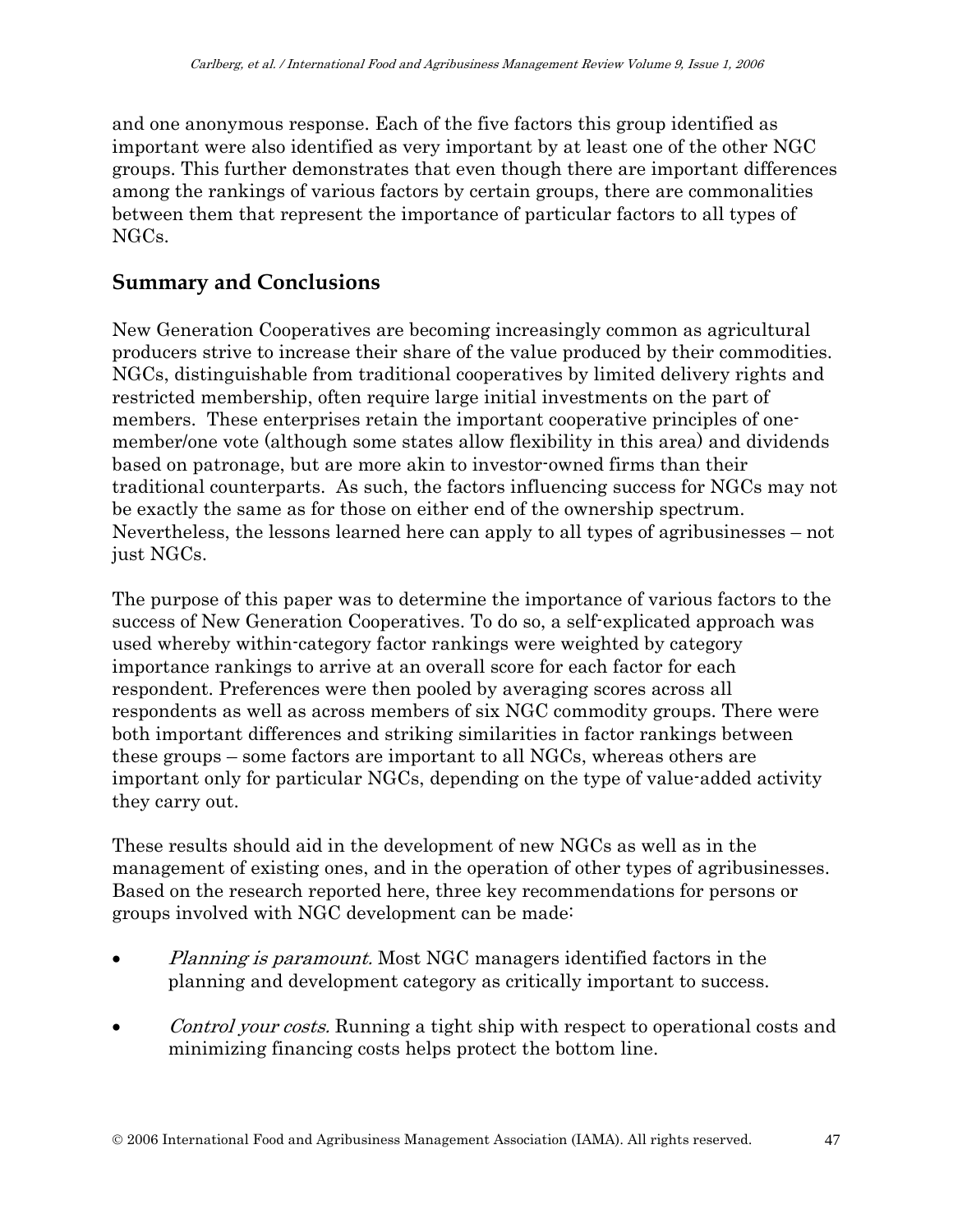• One size does not fit all. Though some commonalities (such as the above) exist among successful NGCs, factors important to NGC success can vary significantly depending upon commodity group.

Examples of NGCs that have failed due to poor planning or operation abound. Cognizance of the factors which are important to a particular type of NGC should help raise the success rate for NGCs, and for all value-added agribusinesses, and thus enhance opportunities for producers to capture more of the value that is added to their commodities. Producer-owned, value-added agribusinesses can make important contributions to agricultural producers and to rural areas, keeping people and resources from relocating elsewhere. It is in helping accomplish that goal that the results presented here are most important.

# **References**

- Allenby, G.M., N. Arora, and J.L. Ginter. "Incorporating Prior Knowledge into the Analysis of Conjoint Studies." Journal of Marketing Research 32(1995):152- 62.
- American Crystal Sugar. 2003 Annual Report. Internet site: http://www.crystalsugar.com /coopprofile/a.report.03.pdf (accessed May 15th, 2004).
- Bernard, J.C., J.D. Pesek, Jr., and C. Fan. "Deleware Farmers' Adoption of GE Soybeans in a Time of Uncertain U.S. Adoption." Agribusiness 20(2004):81- 94.
- Boland, M., D. Barton, and C. Freberg. "Dakota Growers Pasta: Vertical Integration in the Durum Wheat and Pasta Manufacturing Industry." Case Research Journal 21(2001):35-57.
- Boland, M. and D. Barton. "South Dakota Soybean Processors: Joint Ventures and Strategy." Arthur Capper Cooperative Center Case Study Series No. 02-14, Manhattan, 2003.
- Boland, M., and D. Barton. "American Crystal Sugar Company: Diversification in the Corn Sweetener Industry." Arthur Capper Cooperative Center Case Study Series No. 02-11, Manhattan, 2000.

Buschette, P. "Golden Oval." Macomb, IL: Illinois Institute for Rural Affairs, 2000.

Campbell, D. "Great Lakes Pork Co-op adjusts plan to seek alternative packing plant." Rural Cooperatives 70(3)(2003):4-8.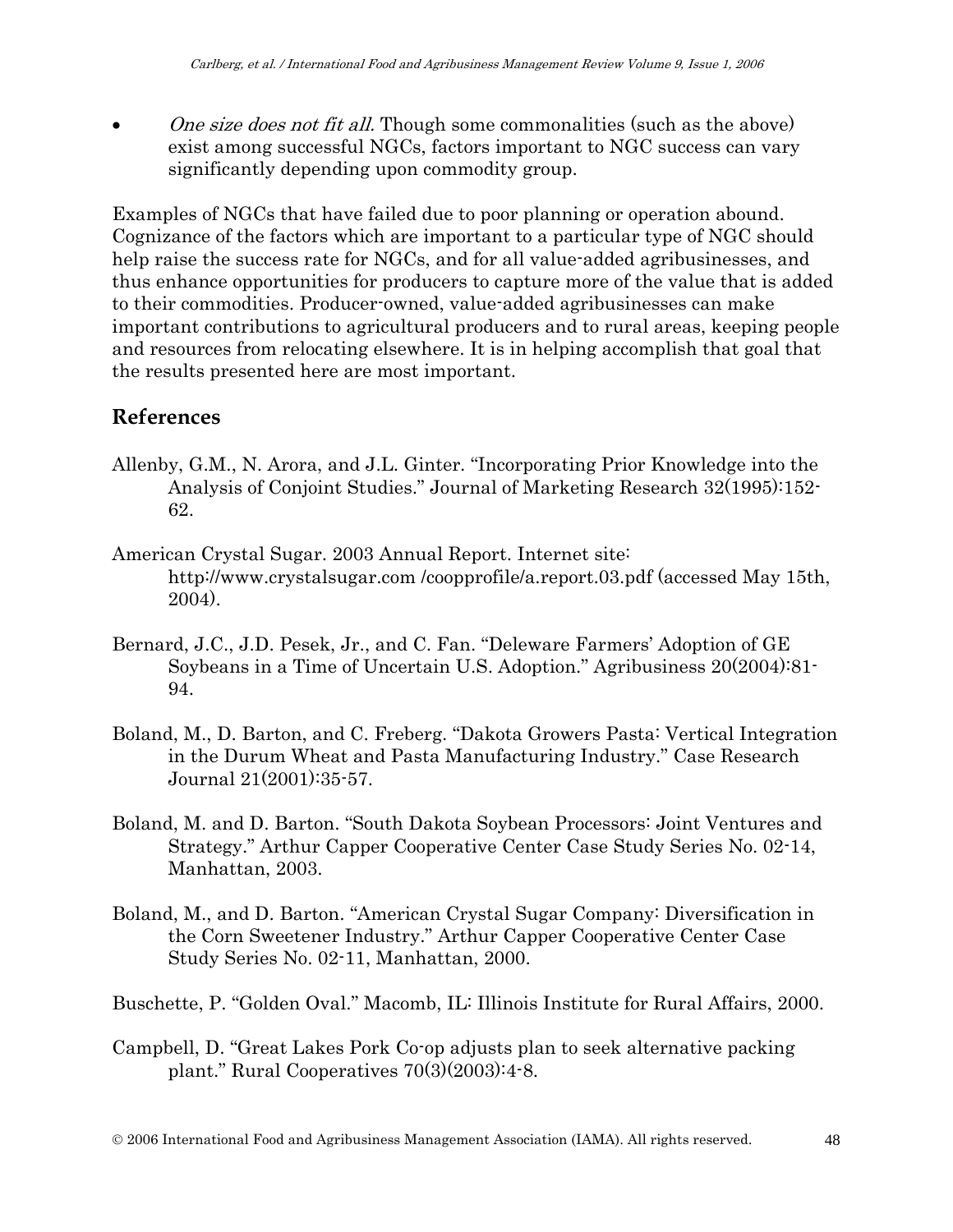- Carter, D. "Going Against the Grain: The Story of the Mountain View Harvest Cooperative." Macomb, IL: Illinois Institute for Rural Affairs, 2000.
- Cook, M.L. "The Future of U.S. Agricultural Cooperatives: A Neo-Institutional Approach." American Journal of Agricultural Economics 77(1995):1153-59.
- Dimitri, C. and N.J. Richman. ""Organic Foods: Niche Marketers Venture into the Mainstream." Agriculture Outlook Washington DC: U.S. Department of Agriculture – Economic Research Service, June-July, 2000.
- Dubas, K.M., and V. Mummalaneni. "Self-Explicated and Full-Profile Conjoint Methods for Designing Customer-Focused Courses." Marketing Education Review 7(1997):35-48.
- Fink, R. "Golden Triangle Energy Inc. Ethanol Plant." Macomb, IL: Illinois Institute for Rural Affairs, 2000.
- Green, P.E., and A.M. Krieger. "Attribute Importance Weights Modification in Assessing a Brand's Competitive Potential." Marketing Science 14(1995):253- 70.
- Green, P.E. "Hybrid Models for Conjoint Analysis: An Expository Review." Journal of Marketing Research 21(1984):155-69.
- Green, P.E., S.M. Goldberg, and M. Montemayor. "A Hybrid Utility Estimation Model for Conjoint Analysis." Journal of Marketing 45(1981):33-41.
- Harnett, D.L., and J.L. Murphy. Statistical Analysis for Business and Economics, First Canadian Edition. Addison-Wesley, Don Mills, ON, 1993.
- Holcomb, R.B., and P. Kenkel. "Before the Bricks and Mortar: A Case Study of a New Generation Cooperative's Planning Process." Journal of Agribusiness 22(2004): 77-91.
- Holmes, M.S., and D. Curry. "Iowa Turkey Growers Cooperative and West Liberty Foods." Macomb, IL: Illinois Institute for Rural Affairs, 2000.
- Holz-Clause, M. "U.S. Premium Beef." Macomb, IL: Illinois Institute for Rural Affairs, 2000.
- Huber, G., and K. Parker. "GROWN Locally Cooperative." Ames, IA: Practical Farmers of Iowa, 2002.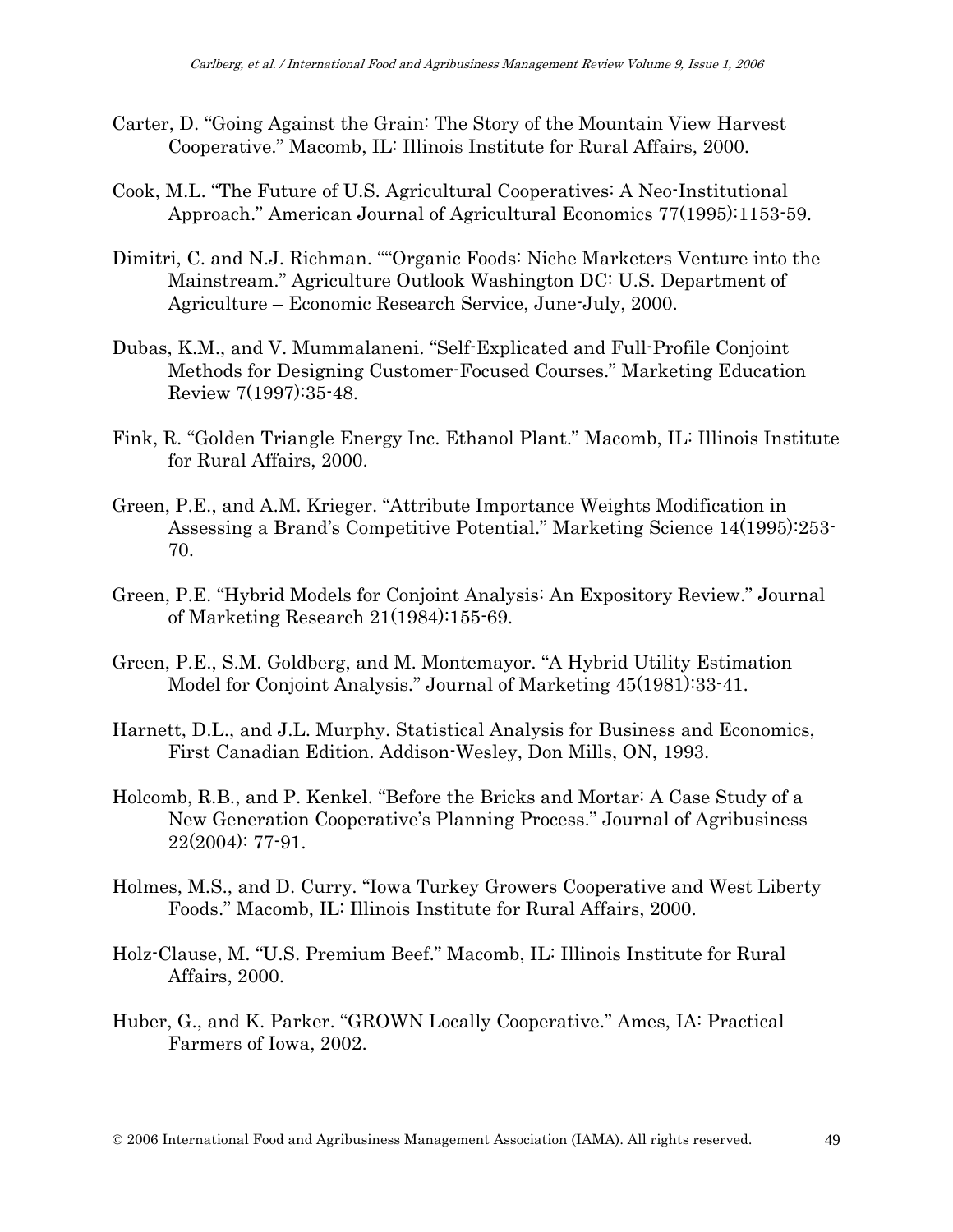- Huber, G.P. "Multiattribute Utility Models: A Review of Field and Field-Like Studies." Management Science 20(1974):1393-1402.
- Huber, G.P., V.J. Sahney, and D.L. Ford. "A Study of Subjective Evaluation Models." Behavioral Science 14(1969):483-89.
- Illinois Institute for Rural Affairs. Directory of New Generation Cooperatives, September 1999.
- Jensen, K.L., B.C. English, R.J. Menard, and Y. Zhang. "An Evaluation of Tennessee Soybean Growers' Views on a New Generation Co-operative to Produce Biodiesel." Journal of Agribusiness 22(2004):107-17.
- Johnson, R.M. "Adaptive Conjoint Analysis." Sawtooth Software Conference on Perceptual Mapping, Conjoint Analysis, and Computer Interviewing. R.M. Johnson, ed. Ketchum, ID: Sawtooth Software Inc.(1987):253-65.
- Karg, P.J. "Fill 'er up!" Rural Cooperatives 67(3)(2000):7.
- King, R. "Collaborative Marketing: A Roadmap and Resource Guide for Farmers." Research report BU-07539, University of Minnesota Extension Service, St. Paul, 2000.
- Kopenkoskey, P.R. "After losing Bil-Mar business, turkey farmers launch their own venture." The Holland Sentinal June 20, 1999.
- Lawless, G. "Home Grown Wisconsin: The Story of a New Producer Cooperative." Macomb, IL: Illinois Institute for Rural Affairs, 2000.
- Lemke, D. "All About Added Value" Ag Innovation News 10(1)(2001).
- Lerman, Z., and C. Parliament. "Comparative Performance of Cooperatives and Investor-Owned Firms in US Food Industries." Agribusiness 6(1990):527-40.
- Livingston, K., R. King, A. Reynolds, and D. Trechter. "Northeast Missouri Grain Processors, Inc. Community Case Study." Columbia, MO: Report for the U.S. Department of Agriculture Fund for Rural America, 1998.
- Lowry, R. Concepts and Applications of Inferential Statistics. Poughkeepsie, NY: Vassar College, 1999. Accessed online at: http://faculty.vassar.edu/lowry/webtext.html

Merlo, C. "A Co-op for the Cowboys." Rural Cooperatives 65(1)(1998):2-9.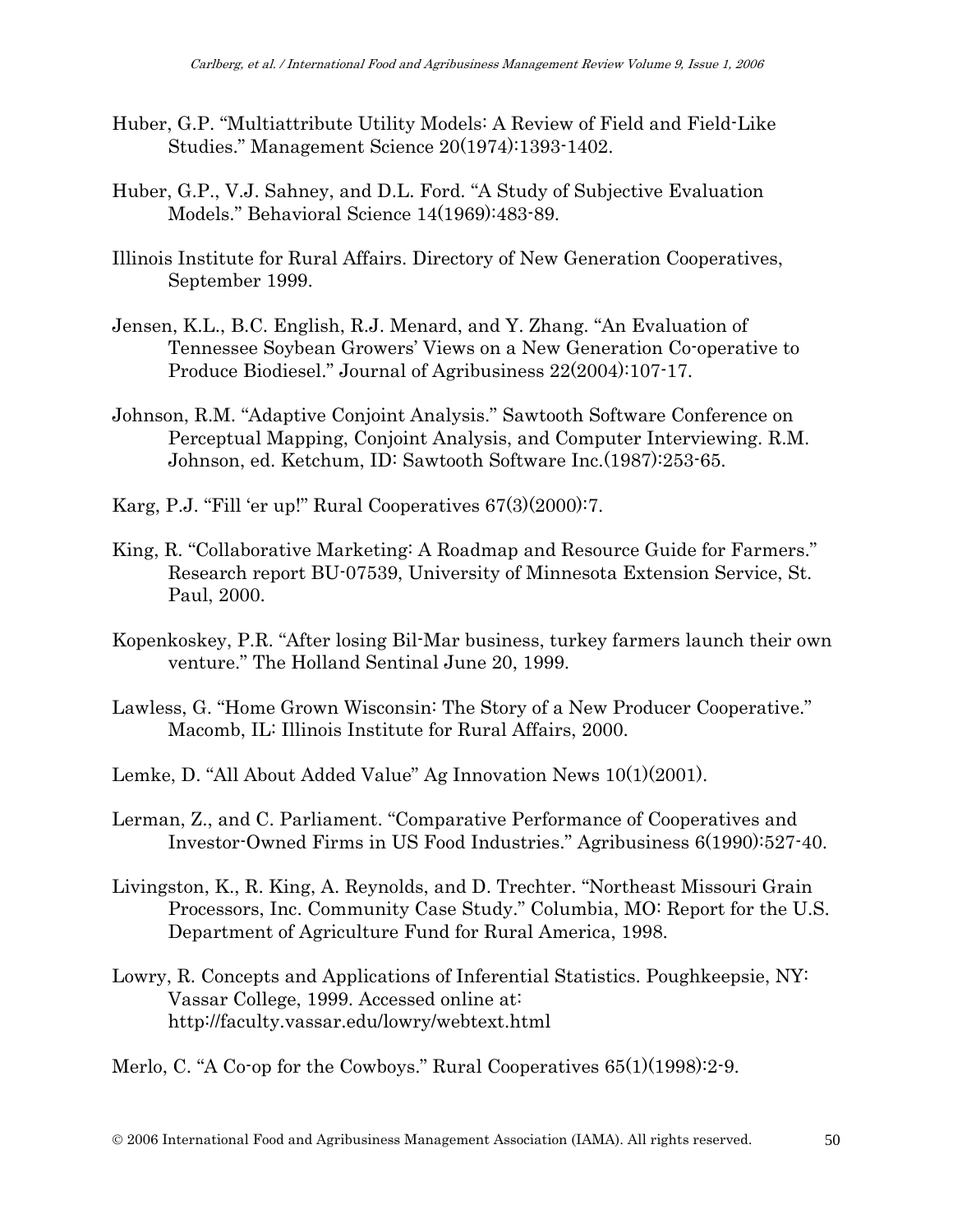- Merrett, C.D. "The Role of Value-Added Cooperatives in Rural Economic Development: The Case of Heartland Organic Marketing Cooperative." Macomb, IL: Illinois Institute for Rural Affairs, 2000.
- Miller, D. "Producer-Owned Co-op Trips in Tough Market." National Hog Farmer, January 15, 2003.
- Powell, M., and G. Lawless. "CROPP Cooperative: The Cooperative Regions of Organic Producer Pools." Lincoln, NE: North Central Initiative for Small Farm Profitability, 2003.
- Rogers, R.T., and B.W. Marion. "Food Manufacturing Activities of the Largest Agricultural Cooperatives: Market Power and Strategic Behavior Considerations." Journal of Agricultural Cooperation 5(1990):59-73.
- Roper, S. "Modeling Small Firm Growth and Profitability." Small Business Economics 13(1999):235-52.
- Royer, J.S., and S. Bhuyan. "Market Incentives for Cooperative Forward Integration into Processing Activities." Competitive Strategy Analysis for Agricultural Marketing Cooperatives. Ronald W. Cotterill, ed. Boulder, CO: Westview Press, 1994.
- Salant, P., and D.A. Dillman. "How to Conduct Your Own Survey." New York, NY: John Wiley & Sons, Inc., 1994.
- Sexton, R., and J. Iskow. Factors Critical to the Success or Failure of Emerging Cooperatives. Giannini Foundation Information Series No. 88-3. Giannini Foundation of Agricultural Economics, University of California, Davis, 1988.
- Simonson, I., and A. Tversky. "Choice in Context: Tradeoff Contrast and Extremeness Aversion." Journal of Marketing Research 29(1992):281-95.
- Srinivasan, V., and P. deMaCarty. "Predictive Valuation of Multiattribute Choice Models." Marketing Research 11(2000):29-34.
- Srinivasan, V., and C.S. Park. "Surprising Robustness of the Self-Explicated Approach to Customer Preference Structure Measurement." Journal of Marketing Research 34(1997):286-91.
- Stephanson, B., M. Fulton, and A. Harris. New Generation Cooperatives: Rebuilding Rural Economies. Center for the Study of Co-operatives, University of Saskatchewan, Saskatoon, SK, 1995.